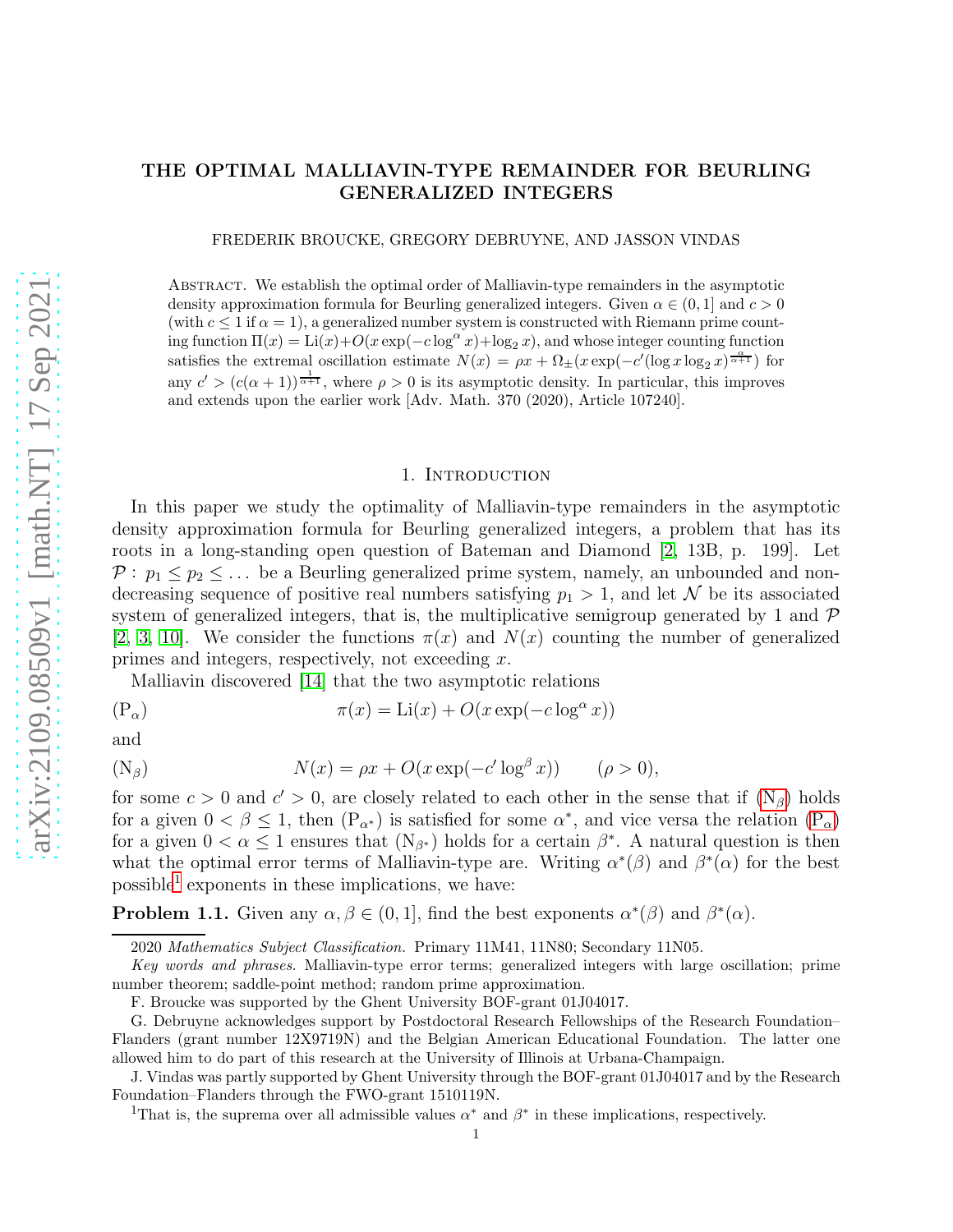So far, there are only two instances where a solution to Problem [1.1](#page-0-3) is known. In 2006, Diamond, Montgomery, and Vorhauer [\[9\]](#page-24-4) (cf. [\[16\]](#page-24-5)) demonstrated that  $\alpha^*(1) = 1/2$ , while in our recent work [7] we have shown that  $\beta^*(1) = 1/2$ . The former result proves that the de la Vallée Poussin remainder is best possible in Landau's classical PNT  $[13]$ , whereas the latter one yields the optimality of a theorem of Hilberdink and Lapidus [\[12\]](#page-24-7).

We shall solve here Problem [1.1](#page-0-3) for any value  $\alpha \in (0,1]$ . Improving upon Malliavin's results, Diamond [\[8\]](#page-24-8) (cf. [\[12\]](#page-24-7)) established the lower bound  $\beta^*(\alpha) \ge \alpha/(1+\alpha)$ . We will prove the reverse inequality:

<span id="page-1-3"></span>**Theorem 1.2.** We have  $\beta^*(\alpha) = \alpha/(1+\alpha)$  for any  $\alpha \in (0,1]$ .

Our main result actually supplies more accurate information and, in particular, it exhibits the best possible value of the constant  $c'$  in  $(N_\beta)$ . In order to explain it, let us first state Diamond's result in a refined form, showing the explicit dependency of the constant  $c'$  on c and  $\alpha$ . We write  $\log_k x$  for the k times iterated logarithm. The Riemann prime counting function of the generalized number system naturally occurs in our considerations<sup>[2](#page-1-0)</sup>; as in classical number theory, it is defined as  $\Pi(x) = \sum_{n=1}^{\infty} \pi(x^{1/n})/n$ . We also mention that, for the sake of convenience, we choose to define the logarithmic integral as

<span id="page-1-8"></span>(1.1) 
$$
\operatorname{Li}(x) := \int_1^x \frac{1 - u^{-1}}{\log u} \, \mathrm{d}u.
$$

<span id="page-1-1"></span>**Theorem 1.3.** Suppose there exist constants  $\alpha \in (0,1]$  and  $c > 0$ , with the additional *requirement*  $c \leq 1$  *when*  $\alpha = 1$ *, such that* 

<span id="page-1-5"></span>(1.2) 
$$
\Pi(x) = \text{Li}(x) + O(x \exp(-c \log^{\alpha} x)).
$$

Then, there is a constant  $\rho > 0$  such that

<span id="page-1-2"></span>
$$
(1.3) \qquad N(x) = \rho x + O\bigg\{x \exp\bigg(-(c(\alpha+1))^\frac{1}{\alpha+1}(\log x \log_2 x)^\frac{\alpha}{\alpha+1}\bigg(1+O\bigg(\frac{\log_3 x}{\log_2 x}\bigg)\bigg)\bigg)\bigg\}.
$$

A proof of Theorem [1.3](#page-1-1) can be given as in [\[5,](#page-24-9) Theorem A.1] (cf. [\[1\]](#page-24-10)), starting from the identity [\[10\]](#page-24-2)

<span id="page-1-7"></span>(1.4) 
$$
dN = \exp^*(d\Pi) = \sum_{n=0}^{\infty} \frac{1}{n!} (d\Pi)^{*n}
$$

and using a version of the Dirichlet hyperbola method to estimate the convolution powers (dΠ)<sup>∗</sup><sup>n</sup> . The current article is devoted to showing the optimality of Theorem [1.3,](#page-1-1) including the optimality of the constant  $c' = (c(\alpha + 1))^{1/(\alpha+1)}$  in the asymptotic estimate [\(1.3\)](#page-1-2), as established by the next theorem. Note that Theorem [1.2](#page-1-3) follows at once upon combining Theorem [1.3](#page-1-1) and Theorem [1.4.](#page-1-4)

<span id="page-1-4"></span>**Theorem 1.4.** Let  $\alpha$  and c be constants such that  $\alpha \in (0,1]$  and  $c > 0$ , where we additionally require  $c \leq 1$  if  $\alpha = 1$ . Then there exists a Beurling generalized number system such that

<span id="page-1-6"></span>(1.5) 
$$
\Pi(x) - \text{Li}(x) \ll \begin{cases} x \exp(-c(\log x)^{\alpha}) & \text{if } \alpha < 1 \text{ or } \alpha = 1 \text{ and } c < 1, \\ \log_2 x & \text{if } \alpha = c = 1, \end{cases}
$$

<span id="page-1-0"></span><sup>&</sup>lt;sup>2</sup>If  $0 < \alpha < 1$  or if  $\alpha = 1$  and  $c \le 1/2$ , the functions  $\Pi$  and  $\pi$  are interchangeable in [\(1.2\)](#page-1-5) since  $\Pi(x) = \pi(x) + O(x^{1/2})$ ; otherwise one must work with  $\Pi$ .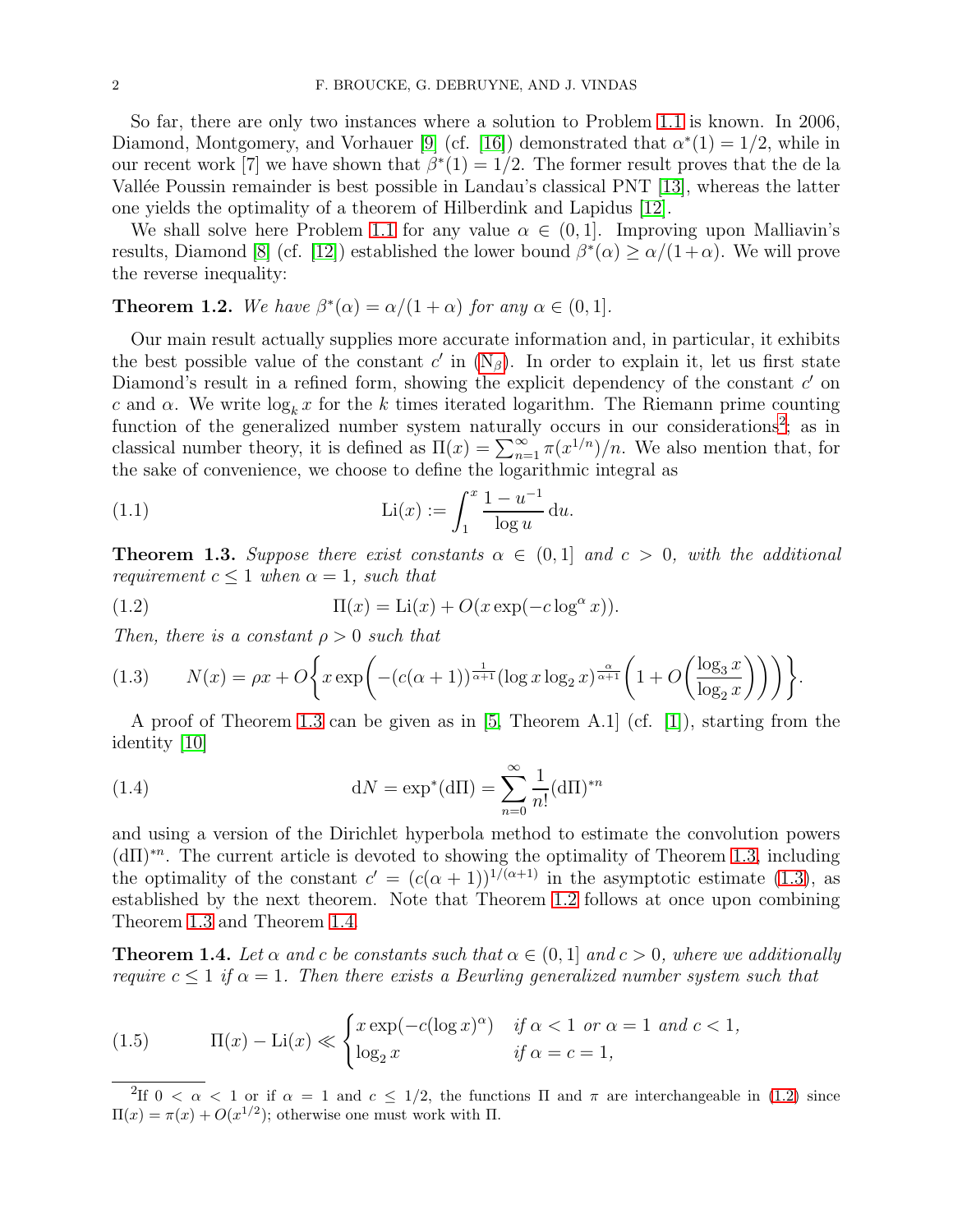and

<span id="page-2-3"></span>(1.6) 
$$
N(x) = \rho x + \Omega_{\pm} \left\{ x \exp \left( - (c(\alpha + 1))^{\frac{1}{\alpha + 1}} (\log x \log_2 x)^{\frac{\alpha}{\alpha + 1}} \left( 1 + b \frac{\log_3 x}{\log_2 x} \right) \right) \right\},
$$

where  $\rho > 0$  is the asymptotic density of N and b is some positive constant<sup>[3](#page-2-0)</sup>.

The proof of Theorem [1.4](#page-1-4) consists of two main steps. We shall first construct an explicit example of a continuous analog  $\vert 3, 10 \vert$  of a number system fulfilling all requirements from Theorem [1.4,](#page-1-4) and then we will discretize it by means of a probabilistic procedure. The second step will be accomplished in Section [6](#page-19-0) with the aid of a recently improved version [\[6\]](#page-24-11) of the Diamond-Montgomery-Vorhauer-Zhang random prime approximation method [\[9,](#page-24-4) [16\]](#page-24-5). The construction and analysis of the continuous example will be carried out in Sections [2–](#page-2-1)[5.](#page-17-0)

Our method is in the same spirit as in [\[5\]](#page-24-9), particularly making extensive use of saddle point analysis. Nevertheless, it is worthwhile to point out that showing Theorem [1.4](#page-1-4) requires devising a new example. Even in the case  $\alpha = 1$  our treatment here delivers novel important information that cannot be reached with the earlier construction. Direct generalizations of the example from  $[5]$  are unable to reveal the optimal constant  $c'$  in the remainder  $O(x \exp(-c'(\log x \log_2 x)^{\alpha/(\alpha+1)}(1 + o(1))))$  of [\(1.3\)](#page-1-2). In fact, upon sharpening the technique from [\[5\]](#page-24-9) when  $\alpha = 1$ , one would only be able to obtain the  $\Omega_{\pm}$ -estimate with  $c' > 2\sqrt{c}$ , which falls short of the actual optimal value  $c' = \sqrt{2c}$  that we establish with our new construction. Furthermore, we deal here with the general case  $0 < \alpha \leq 1$ . There is a notable difference between generalized number systems satisfying [\(1.5\)](#page-1-6) with  $\alpha = 1$  and those satisfying it with  $0 < \alpha < 1$ . In the latter case, the zeta function admits, in general, no meromorphic continuation<sup>[4](#page-2-2)</sup> beyond the line  $\sigma = 1$ , which a priori renders direct use of complex analysis arguments impossible. We will overcome this difficulty with a truncation idea, where the analyzed continuous number system is approximated by a sequence of continuous number systems having very regular zeta functions in the sense that they are actually analytic on  $\mathbb{C} \setminus \{1\}.$ 

We conclude this introduction by mentioning that determining the best exponent  $\alpha^*(\beta)$ from Problem [1.1](#page-0-3) remains wide open for  $0 < \beta < 1$ . Bateman and Diamond have conjectured that  $\alpha^*(\beta) = \beta/(\beta + 1)$ . The validity of this conjecture has only been verified [\[9\]](#page-24-4) for  $\beta = 1$ . It has recently been shown [\[4\]](#page-24-12) that  $\alpha^*(\beta) \leq \beta/(\beta+1)$ . However, the best known admissible value [\[10,](#page-24-2) Theorem 16.8, p. 187] when  $0 < \beta < 1$  is  $\alpha^* \approx \beta/(\beta + 6.91)$ , which is still far from the conjectural exponent.

### 2. Construction of the continuous example

<span id="page-2-1"></span>We explain here the setup for the construction of our continuous example, whose analysis shall be the subject of Sections [3–](#page-5-0)[5.](#page-17-0) Let us first clarify what is meant by a not necessarily discrete generalized number system. In a broader sense [\[3,](#page-24-1) [10\]](#page-24-2), a Beurling generalized number system is merely a pair of non-decreasing right continuous functions  $(\Pi, N)$  with  $\Pi(1) = 0$ and  $N(1) = 1$ , both having support in  $[1, \infty)$ , and subject to the relation [\(1.4\)](#page-1-7), where the exponential is taken with respect to the (multiplicative) convolution of measures [\[10\]](#page-24-2). Since

<span id="page-2-0"></span><sup>&</sup>lt;sup>3</sup>Our example shows that we may select any  $b > \alpha/(\alpha + 1)$ .

<span id="page-2-2"></span><sup>&</sup>lt;sup>4</sup>The asymptotic estimate  $(1.5)$  only ensures that, after subtraction of a simple pole-like term, the corresponding zeta function has a boundary value function on  $\sigma = 1$  that belongs to a non-quasianalytic Gevrey class.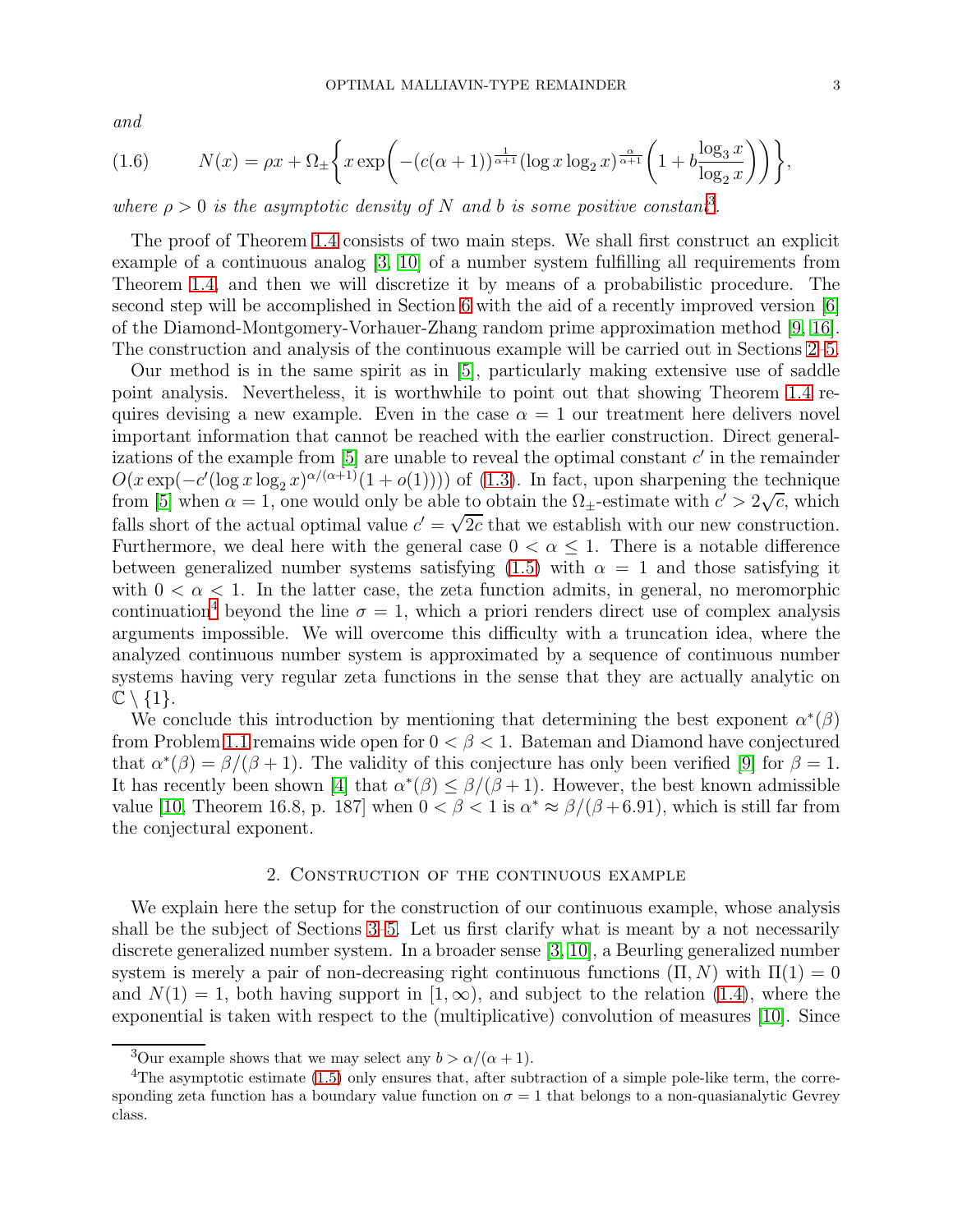our hypotheses always guarantee convergence of the Mellin transforms, the latter becomes equivalent to the zeta function identity

<span id="page-3-2"></span>
$$
\zeta(s) := \int_{1}^{\infty} x^{-s} dN(x) = \exp\left(\int_{1}^{\infty} x^{-s} d\Pi(x)\right).
$$

We define our continuous Beurling system via its Chebyshev function  $\psi_C$ . This uniquely defines  $\Pi_C$  and  $N_C$  by means of the relations  $d\Pi_C(u) = (1/\log u) d\psi_C(u)$  and  $dN_C =$  $\exp^*(d\Pi_C)$ . For  $x \geq 1$ , set

(2.1) 
$$
\psi_C(x) = x - 1 - \log x + \sum_{k=0}^{\infty} (R_k(x) + S_k(x)).
$$

Here  $x - 1 - \log x = \int_1^x \log u \, d\text{Li}(u)$  is the main term (cf. [\(1.1\)](#page-1-8)), the terms  $R_k$  are the deviations which will create a large oscillation in the integers, while the  $S_k$  are introduced to mitigate the jump discontinuity of  $R_k$  and make  $\psi_C$  absolutely continuous. The effect of the terms  $S_k$  on the asymptotics of  $N_C$  will be harmless. Concretely, we consider fast growing sequences  $(A_k)_k$ ,  $(B_k)_k$ ,  $(C_k)_k$ , and  $(\tau_k)_k$  with  $A_k < B_k < C_k < A_{k+1}$ , and define<sup>[5](#page-3-0)</sup>

$$
R_k(x) = \begin{cases} \frac{1}{2} \int_{A_k}^x (1 - u^{-1}) \cos(\tau_k \log u) du & \text{for } A_k \le x < B_k, \\ 0 & \text{otherwise;} \end{cases}
$$
\n
$$
S_k(x) = \begin{cases} R_k(B_k) + \frac{1}{2}(B_k - 1 - \log B_k - (x - 1 - \log x)) & \text{for } B_k \le x < C_k, \\ 0 & \text{otherwise.} \end{cases}
$$

We require that  $\tau_k \log A_k$ ,  $\tau_k \log B_k \in 2\pi \mathbb{Z}$  and define  $C_k$  as the unique solution of  $R_k(B_k)$  +  $(1/2)(B_k - 1 - \log B_k - (C_k - 1 - \log C_k)) = 0.$  Notice that

<span id="page-3-5"></span>
$$
R_k(x) = \frac{\tau_k^2}{2(\tau_k^2 + 1)} \left( \frac{x}{\tau_k} \sin(\tau_k \log x) + \frac{x}{\tau_k^2} \cos(\tau_k \log x) - \frac{A_k}{\tau_k^2} \right) - \frac{\sin(\tau_k \log x)}{2\tau_k},
$$
  

$$
R_k(B_k) = \frac{B_k - A_k}{2(\tau_k^2 + 1)} > 0,
$$

so the definition of  $C_k$  makes sense (i.e.  $C_k > B_k$ ). We will also set  $A_k = \sqrt{B_k}$  and

(2.2) 
$$
\tau_k = \exp\big(c(\log B_k)^\alpha\big),
$$

then

<span id="page-3-4"></span>(2.3) 
$$
C_k = B_k \left( 1 + O(\exp(-2c(\log B_k)^{\alpha})) \right).
$$

With these definitions in place, we have that  $\psi_C$  is absolutely continuous, non-decreasing, and satisfies  $\psi_C(x) = x + O(x \exp(-c(\log x)^\alpha))$ , which implies that<sup>[6](#page-3-1)</sup> [\(1.5\)](#page-1-6) holds for  $\Pi_C(x) =$  $\int_1^x (1/\log u) \, \mathrm{d}\psi_C(u)$ . Finally we define a sequence  $(x_k)_k$  via the relation

<span id="page-3-3"></span>(2.4) 
$$
\log B_k = (c(\alpha + 1))^{\frac{-1}{\alpha + 1}} (\log x_k \log_2 x_k)^{\frac{1}{\alpha + 1}} + \varepsilon_k.
$$

<sup>&</sup>lt;sup>5</sup>The factor 1/2 in the definitions of the functions  $R_k$  and  $S_k$  shall be needed to carry out the discretization procedure in the case  $\alpha = 1$  and  $c > 1/2$ , cf. Lemma [6.1.](#page-19-1)

<span id="page-3-1"></span><span id="page-3-0"></span><sup>&</sup>lt;sup>6</sup>When  $\alpha = c = 1$ , the stronger asymptotic estimate  $\Pi_C(x) = \text{Li}(x) + O(1)$  holds.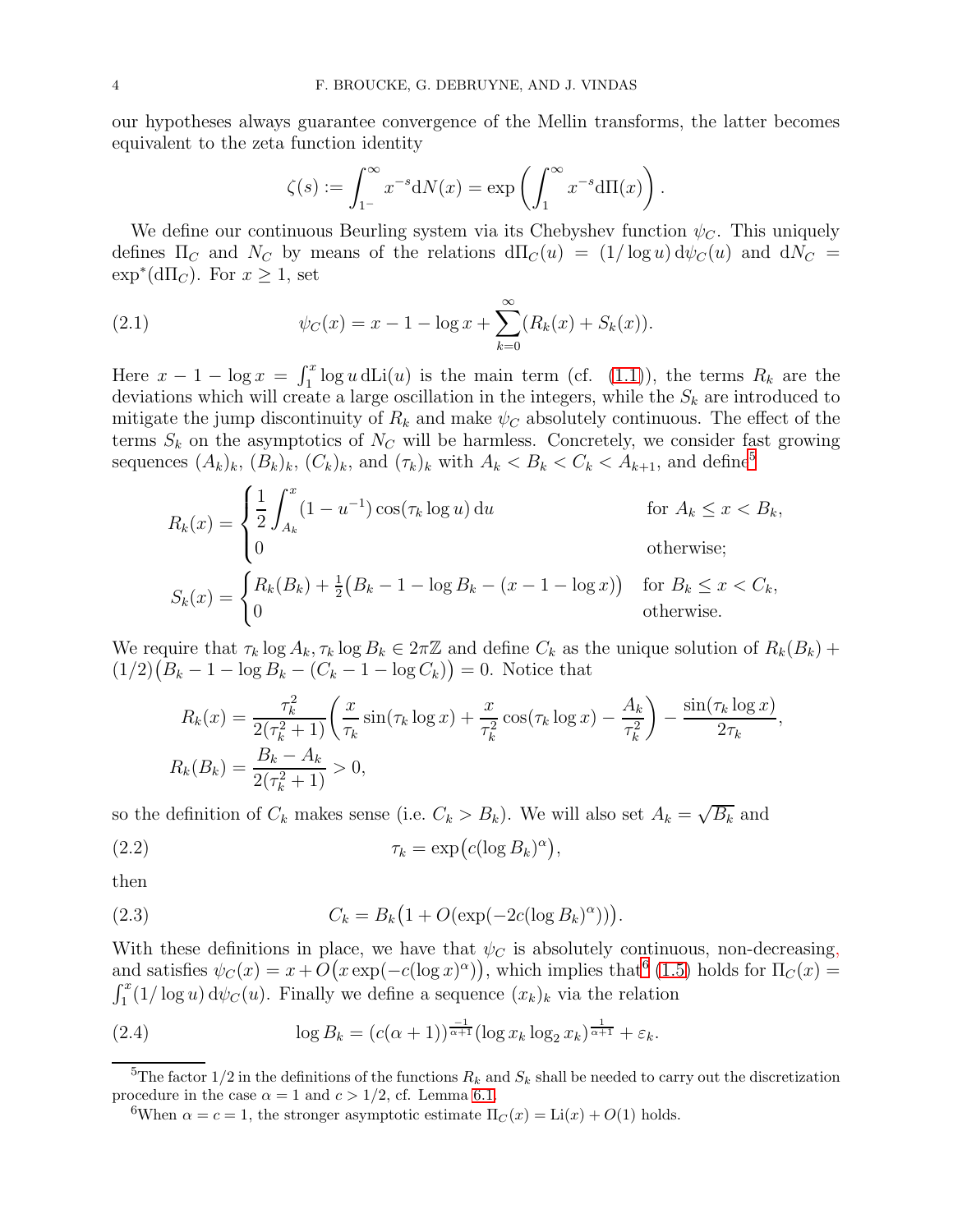Here  $(\varepsilon_k)_k$  is bounded sequence which is introduced to control the value of  $\tau_k \log x_k \mod 2\pi$ (this will be needed later on). It is on the sequence  $(x_k)_k$  that we will show the oscillation estimate [\(1.6\)](#page-2-3).

We collect all technical requirements of the considered sequences in the following lemma. The rapid growth of the sequence  $(B_k)_k$  will be formulated as a general inequality  $B_{k+1}$  >  $\max\{F(B_k), G(k)\}\$ , for some functions F and G. We will not specify here what F and G we require. At each point later on where the rapid growth is used, it will be clear what kind of growth (and what  $F, G$ ) is needed.

**Lemma 2.1.** Let F, G be increasing functions. There exist sequences  $(B_k)_k$  and  $(\varepsilon_k)_k$  such that, with the definitions of  $(A_k)_k$ ,  $(C_k)_k$ ,  $(\tau_k)_k$ , and  $(x_k)_k$  as above, the following properties hold:

- <span id="page-4-1"></span><span id="page-4-0"></span>(a)  $B_{k+1} > \max\{F(B_k), G(k)\};$
- <span id="page-4-2"></span>(b)  $\tau_k \log A_k \in 2\pi \mathbb{Z}$  and  $\tau_k \log B_k \in 2\pi \mathbb{Z}$ ;
- <span id="page-4-3"></span>(c)  $\tau_k \log x_k \in \pi/2 + 2\pi \mathbb{Z}$  when k is even, and  $\tau_k \log x_k \in 3\pi/2 + 2\pi \mathbb{Z}$  when k is odd;
- (d)  $(\varepsilon_k)_k$  is a bounded sequence.

*Proof.* We define the sequences inductively. Consider the function  $f(u) = ue^{cu^{\alpha}}$ . Let  $B_0$ be some (large) number with  $f(\log B_0) \in 4\pi\mathbb{Z}$ , so that [\(b\)](#page-4-0) is satisfied with  $k = 0$ . Define  $y_0$  via  $\log B_0 = (c(\alpha+1))^{\frac{1}{\alpha+1}} (\log y_0 \log_2 y_0)^{\frac{1}{\alpha+1}}$ . We have that  $\tau_0 \log x_0 - \tau_0 \log y_0 \approx$  $-\varepsilon_0\tau_0(\log B_0)^{\alpha}/\log_2 B_0$ , if  $\varepsilon_0$  is bounded, say, so we may pick an  $\varepsilon_0$  satisfying even  $0 \le \varepsilon_0 \ll$  $\tau_0^{-1}(\log B_0)^{-\alpha} \log_2 B_0$  so that  $\tau_0 \log x_0 \in \pi/2 + 2\pi \mathbb{Z}$ .

Now suppose that  $B_k$  and  $\varepsilon_k$ ,  $0 \leq k \leq K$  are defined. Choose a number  $B_{K+1}$  $\max\{4(C_K)^2, F(B_K), G(k)\}\$  with  $f(\log B_{K+1}) \in 4\pi\mathbb{Z}$ , taking care of [\(a\)](#page-4-1) and [\(b\).](#page-4-0) As before, one might choose  $\varepsilon_{K+1}$ ,  $0 \le \varepsilon_{K+1} \ll \tau_{K+1}^{-1} (\log B_{K+1})^{-\alpha} \log_2 B_{K+1}$  such that [\(c\)](#page-4-2) holds. Property [\(d\)](#page-4-3) is obvious.

In order to deduce the asymptotics of  $N_c$ , we shall analyze its zeta function  $\zeta_c$  and use an effective Perron formula:

<span id="page-4-4"></span>(2.5) 
$$
N_C(x) = \frac{1}{2\pi i} \int_{\kappa - iT}^{\kappa + iT} x^s \zeta_C(s) \frac{ds}{s} + \text{ error term.}
$$

Here  $\kappa > 1$ , the parameter  $T > 0$  is some large number, and the error term depends on these numbers. The usual strategy is then to push the contour of integration to the left of  $\sigma = \text{Re } s = 1$ ; the pole of  $\zeta_C$  at  $s = 1$  will give the main term, while lower order terms will arise from the integral over the new contour (whose shape will be dictated by the growth of  $\zeta_c$ ). In its current form, this approach is not suited for our problem, since, in general, our zeta function appears to have no meromorphic continuation to the left of  $\sigma = 1$ . However, we can remedy this with the following truncation idea.

Consider  $x \ge 1$  and let K be such that  $x < A_{K+1}$ . We denote by  $\psi_{C,K}$  the Chebyshev function defined by [\(2.1\)](#page-3-2), but where the summation range in the series is altered to the restricted range  $0 \leq k \leq K$ . For  $x < A_{K+1}$  we have  $\psi_{C,K}(x) = \psi_C(x)$ , and, setting  $d\Pi_{C,K}(u) = (1/\log u) d\psi_{C,K}(u)$  and  $dN_{C,K}(u) = \exp^*(d\Pi_{C,K}(u))$ , we also have that  $N_{C,K}(x) = N_C(x)$  holds in this range. Hence for these x, the above Perron formula [\(2.5\)](#page-4-4) remains valid if we replace  $\zeta_C$  by  $\zeta_{C,K}$ , the zeta function of  $N_{C,K}$ , which does admit meromorphic continuation beyond  $\sigma = 1$ .

In the following two sections, we will study the Perron integral in [\(2.5\)](#page-4-4) for  $x = x<sub>K</sub>$  and with  $\zeta_C$  replaced by  $\zeta_{C,K}$ . Note that by [\(a\),](#page-4-1) we may assume that  $x_K < A_{K+1}$ . To asymptotically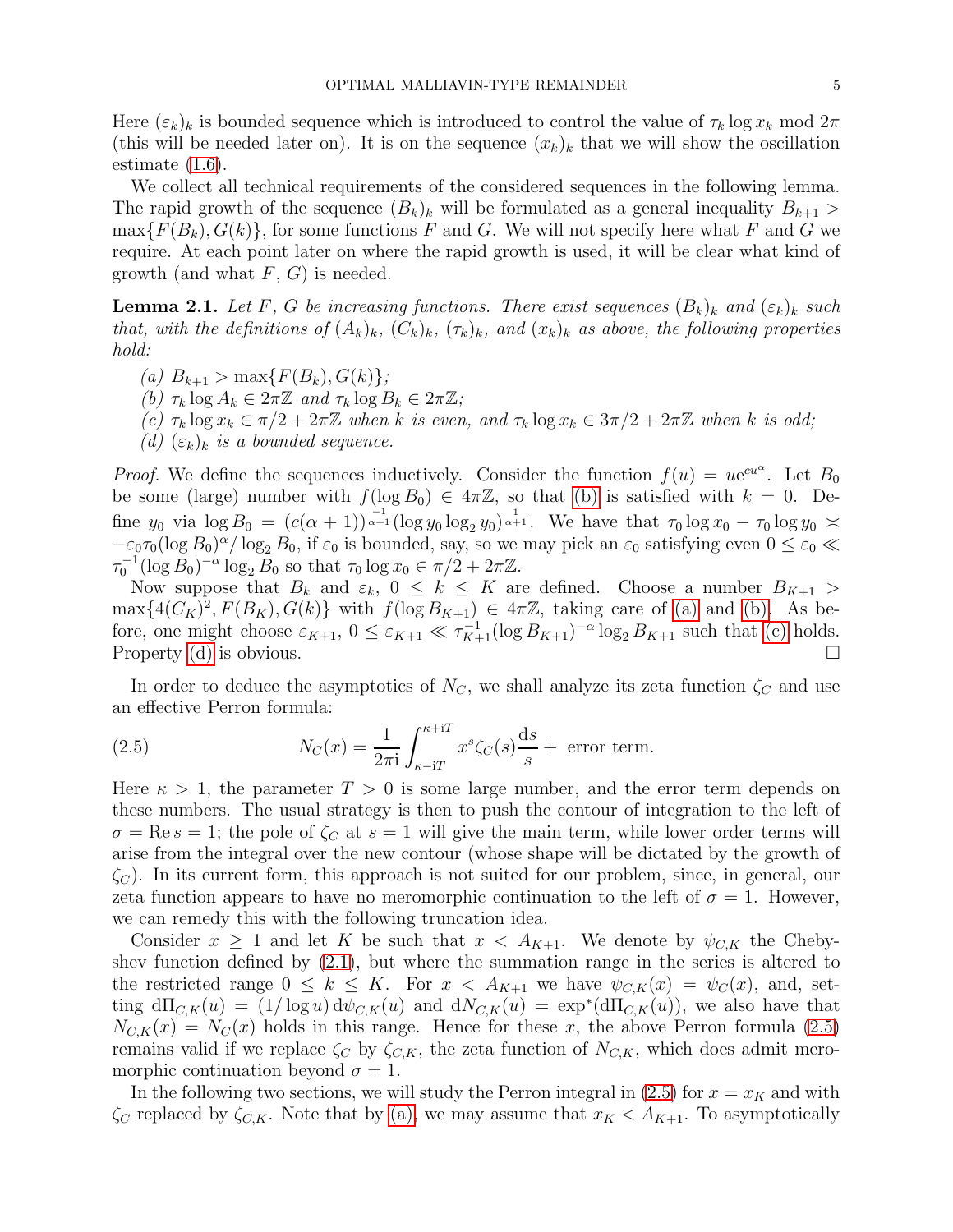evaluate this integral, we will use the saddle point method, also known as the method of steepest descent. For an introduction to the saddle point method, we refer to [\[7,](#page-24-13) Chapters 5 and 6] or [\[11,](#page-24-14) Section 3.6].

In Section [3](#page-5-0) we will estimate the contribution from the integral over the steepest paths through the saddle points. This contribution will match the oscillation term in [\(1.6\)](#page-2-3). In Section [4,](#page-14-0) we will connect these steepest paths to each other and to the horizontal line  $[\kappa - iT, \kappa + iT]$  and determine that the contribution of these connecting pieces to [\(2.5\)](#page-4-4) is of lower order than the contribution from the saddle points. We also estimate the error term in the effective Perron formula in Section [5,](#page-17-0) and conclude the analysis of the continuous example. Finally, in Section [6](#page-19-0) we use probabilistic methods to show the existence of a *discrete* Beurling system  $(\Pi, N)$  that inherits the asymptotics of the continuous system  $(\Pi_C, N_C)$ .

## 3. Analysis of the saddle points

<span id="page-5-0"></span>First we compute the zeta function  $\zeta_{C,K}$ . Computing the Mellin transform of  $\psi_{C,K}$  gives that

$$
-\frac{\zeta'_{C,K}}{\zeta_{C,K}}(s) = \frac{1}{s-1} - \frac{1}{s} + \sum_{k=0}^{K} (\eta_k(s) + \tilde{\eta}_k(s) + \xi_k(s) - \eta_k(s+1) - \tilde{\eta}_k(s+1) - \xi_k(s+1)),
$$

,

where

<span id="page-5-4"></span>(3.1) 
$$
\eta_k(s) = \frac{B_k^{1-s} - A_k^{1-s}}{4(1 + i\tau_k - s)}, \quad \tilde{\eta}_k(s) = \frac{B_k^{1-s} - A_k^{1-s}}{4(1 - i\tau_k - s)}, \quad \xi_k(s) = \frac{B_k^{1-s} - C_k^{1-s}}{2(1-s)}
$$

and where we used property [\(b\)](#page-4-0) of the sequences  $(A_k)_k$ ,  $(B_k)_k$ . Integrating gives

$$
\log \zeta_{C,K}(s) = \log \frac{s}{s-1} + \sum_{k=0}^{K} \int_{s}^{s+1} (\eta_k(z) + \tilde{\eta}_k(z) + \xi_k(z)) dz,
$$

the integration constant being 0 because  $\log \zeta_{C,K}(\sigma) \to 0$  as  $\sigma \to \infty$ . The main term of the Perron integral formula for  $N_{C,K}(x_K)$  becomes

$$
\frac{1}{2\pi i} \int_{\kappa - iT}^{\kappa + iT} \frac{x_K^s}{s - 1} \exp\left(\sum_{k=0}^K \int_s^{s+1} \left(\eta_k(z) + \tilde{\eta}_k(z) + \xi_k(z)\right) dz\right) ds.
$$

The idea of the saddle point method is to estimate an integral of the form  $\int_{\Gamma} e^{f(s)} g(s) ds$ , with f and g analytic, by shifting the contour  $\Gamma$  to a contour which passes through the saddle points of  $f$  via the paths of steepest descent. Since the main contribution in the Perron integral will come from  $x_K^s \exp(\int_s^{\infty} \eta_K(z) dz)$ , we will apply the method with

<span id="page-5-2"></span>(3.2) 
$$
f(s) = f_K(s) = s \log x_K + \int_s^{\infty} \eta_K(z) dz,
$$

<span id="page-5-3"></span>(3.3) 
$$
g(s) = g_K(s) = \frac{1}{s-1} \exp \left( \sum_{k=0}^K \int_s^{s+1} (\eta_k(z) + \tilde{\eta}_k(z) + \xi_k(z)) dz - \int_s^{\infty} \eta_K(z) dz \right).
$$

Note also that by writing  $\int_s^\infty \eta_K(z) dz$  as a Mellin transform, we obtain the alternative representation

<span id="page-5-1"></span>(3.4) 
$$
\int_{s}^{\infty} \eta_K(z) dz = \frac{1}{4} \int_{A_K}^{B_K} x^{-s} e^{i\tau \log x} \frac{1}{\log x} dx = \frac{1}{4} \int_{1/2}^{1} \frac{B_K^{(1+i\tau_K - s)u}}{u} du,
$$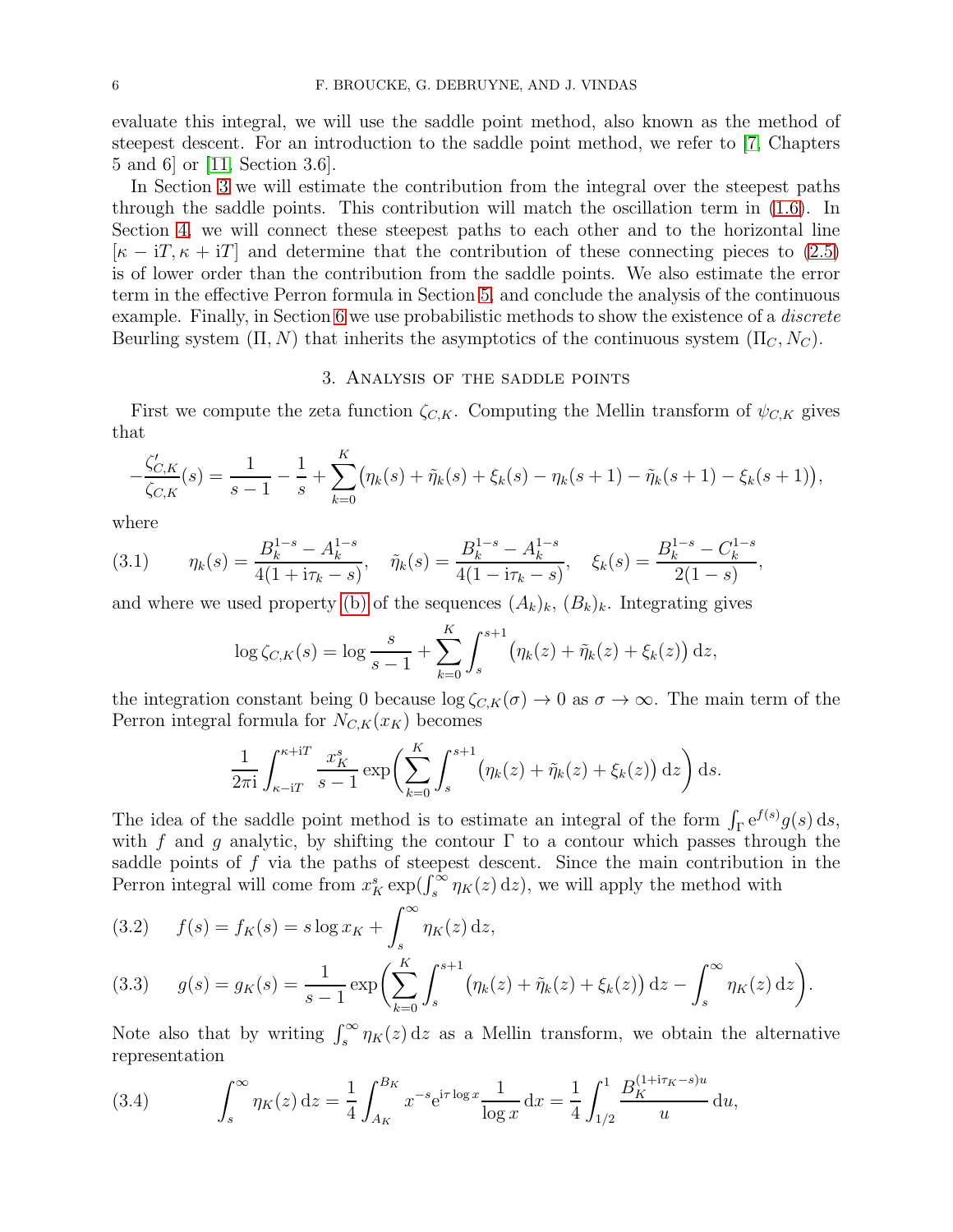as we have set  $A_K = \sqrt{B_K}$ . In the rest of this section, we will mostly work with  $f_K$ , and we will drop the subscripts K where there is no risk of confusion.

3.1. The saddle points. We will now compute the saddle points of  $f$ , which are solutions of the equation

(3.5) 
$$
f'(s) = \log x - \frac{1}{4} B^{1-s} \frac{1 - B^{(s-1)/2}}{1 + i\tau - s} = 0.
$$

For integers m, set numbers  $t_m^{\pm}$  as  $t_m^{\pm} = \tau + (2\pi m \pm \pi/2)/\log B$ , and let  $V_m$  be the rectangle with vertices  $1 - 1/\log B + i t_m^{\pm}$ ,  $1/2 + i t_m^{\pm}$ . Using the argument principle, one can verify that f has a unique saddle point in  $V_m$  if  $|m| < \log_2 B$  say, and that this saddle point is simple (i.e. it is a zero of first order of f'). We denote it by  $s_m = \sigma_m + i t_m$ . The saddle point equation [\(3.5\)](#page-6-0) implies that

<span id="page-6-0"></span>
$$
\sigma_m = 1 - \frac{1}{\log B} \left( \log_2 x + \log 4 - \log |1 - B^{(s_m - 1)/2}| - \log \left| \frac{1}{1 + i\tau - s_m} \right| \right),
$$
  

$$
t_m = \tau + \frac{1}{\log B} \left( 2\pi m + \arg \left( 1 - B^{(s_m - 1)/2} \right) - \arg \left( 1 + i\tau - s_m \right) \right),
$$

with the understanding that the difference of the arguments in the formula for  $t_m$  lies in  $[-\pi/2, \pi/2]$ . From now on, we assume that  $|m| < \varepsilon \log_2 B$  for some small  $\varepsilon > 0$ . (In fact, later on we will further reduce the range to  $|m| \leq (\log_2 B)^{3/4}$ .) We set

$$
E_m = \log \left| \frac{1}{1 + \mathrm{i}\tau - s_m} \right|.
$$

Since  $s_m \in V_m$ , we have  $0 \le E_m \le \log_2 B$ . Also  $\log |1 - B^{(s-1)/2}| = O(1)$ . This implies that

$$
\sigma_m = 1 - \frac{1}{\log B} \left( \log_2 x - E_m + O(1) \right),\,
$$

so that  $E_m = \log_2 B - \log_3 x + O(1)$ . Here we have also used that

<span id="page-6-1"></span>
$$
\tau - t_m \ll \frac{\log_2 B}{\log B}
$$
, and  $\log_2 B \sim \frac{1}{\alpha + 1} \log_2 x$ ,

the last formula following from [\(2.4\)](#page-3-3). This in turn implies that

(3.6) 
$$
\sigma_m = 1 - \frac{\alpha \log_2 B + O(1)}{\log B},
$$

where we again used  $(2.4)$ . Combining this with  $(3.5)$  we get in particular that

(3.7) 
$$
\log x = \frac{B^{1-s_m}}{4(1 + i\tau - s_m)} \left(1 + O((\log B)^{-\alpha/2})\right).
$$

For  $t_m$ , we have that

<span id="page-6-3"></span>
$$
\arg(1 - B^{(s_m - 1)/2}) \ll (\log B)^{-\alpha/2},
$$
  

$$
\arg(1 + i\tau - s_m) = -\frac{2\pi m}{\alpha \log_2 B} + O\left(\frac{1}{\log_2 B} + \frac{|m|}{(\log_2 B)^2} + \frac{|m|^3}{(\log_2 B)^3}\right).
$$

We get that

<span id="page-6-2"></span>
$$
(3.8) \t t_m = \tau + \frac{1}{\log B} \left\{ 2\pi m \left( 1 + \frac{1}{\alpha \log_2 B} \right) + O \left( \frac{1}{\log_2 B} + \frac{|m|}{(\log_2 B)^2} + \frac{|m|^3}{(\log_2 B)^3} \right) \right\}.
$$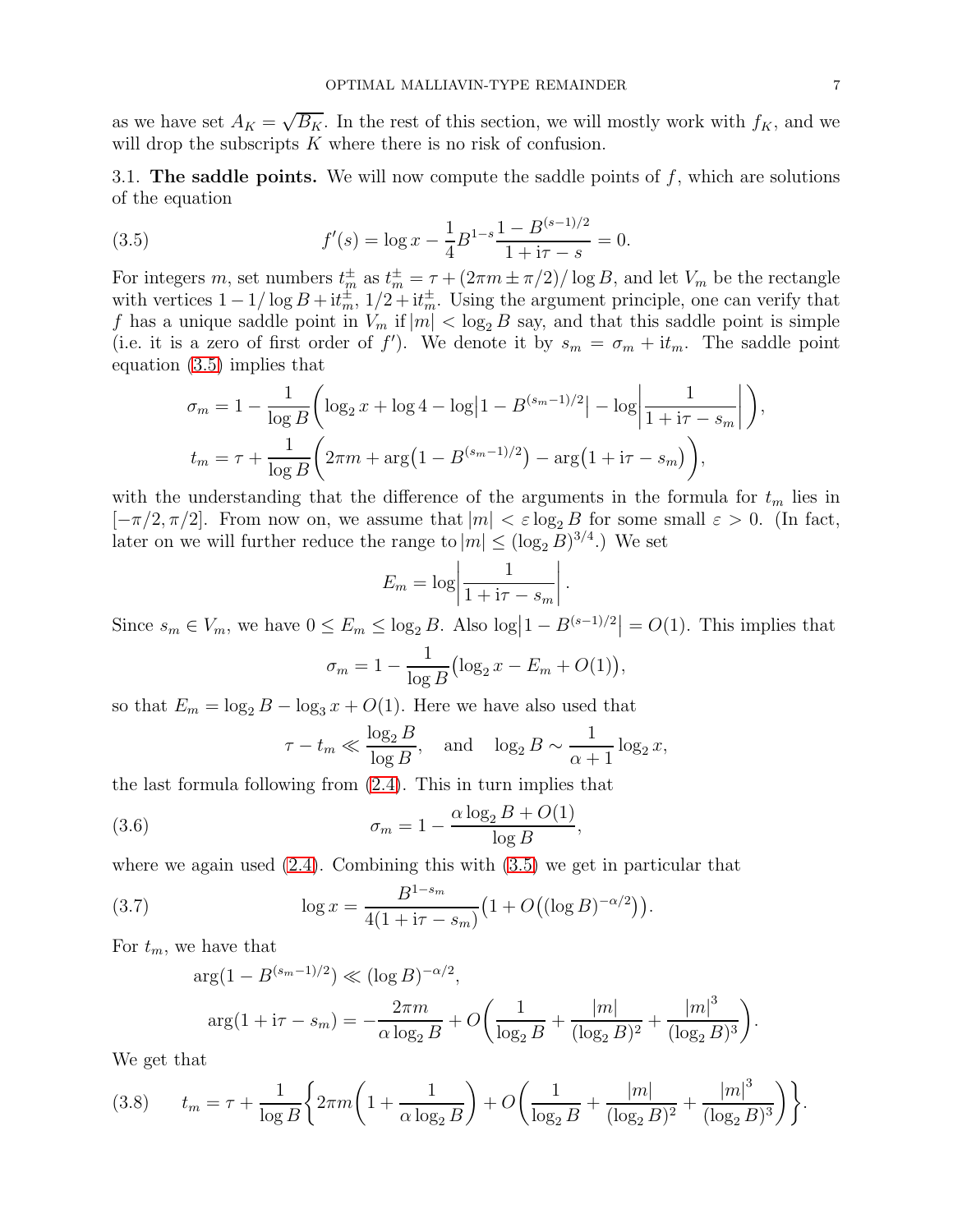Also, it is important to notice that  $t_0 = \tau$ .

The main contribution to the Perron integral  $(2.5)$  will come from the saddle point  $s_0$ ; see Subsection [3.3.](#page-10-0) We will show in Subsection [3.5](#page-14-1) that the contribution from the other saddle points  $s_m$ ,  $m \neq 0$  is of lower order. This will require a finer estimate for  $\sigma_m$ , which is the subject of the following lemma.

<span id="page-7-1"></span>**Lemma 3.1.** There exists a fixed constant  $d > 0$ , independent of K and m, such that for  $|m| \leq (\log_2 B)^{3/4}, m \neq 0,$ 

$$
\sigma_m \le \sigma_0 - \frac{d}{\log B(\log_2 B)^2}.
$$

*Proof.* We use [\(3.6\)](#page-6-1) and [\(3.8\)](#page-6-2) to get a better estimate for  $E_m$ , which will in turn yields a better estimate for  $\sigma_m$ . We iterate this procedure three times.

The first iteration yields

$$
\sigma_m = 1 - \frac{1}{\log B} \left\{ \log_2 x - \log_2 B + \log_3 B + \log 4 + \log \alpha + O\left(\frac{1 + |m|}{\log_2 B}\right) \right\}.
$$

Write  $Y = \log_2 x - \log_2 B + \log_3 B$  and note that  $Y \approx \log_2 B$ . Iterating a second time, we get

$$
\sigma_m = 1 - \frac{1}{\log B} \left\{ \log_2 x - \log_2 B + \log Y + \log 4 + \frac{\log 4 + \log \alpha}{Y} + O\left(\frac{1 + m^2}{(\log_2 B)^2}\right) \right\}.
$$

We now set  $Y' = \log_2 x - \log_2 B + \log Y$ , and note again that  $Y' \approx \log_2 B$ . A final iteration gives

$$
\sigma_m = 1 - \frac{1}{\log B} \left\{ \log_2 x - \log_2 B + \log Y' + \log 4 + \frac{\log 4}{Y'} + \frac{\log 4 + \log \alpha}{YY'} - \frac{(\log 4)^2}{2Y'^2} + \frac{2\pi^2 m^2}{Y'^2} - \frac{4\pi^4 m^4}{Y'^4} + O\left(\frac{1 + m^2}{(\log_2 B)^3}\right) \right\}
$$

The lemma now follows from comparing the above formula in the case  $m = 0$  with the case  $m \neq 0.$ 

Near the saddle points we will approximate  $f$  and  $f'$  by their Taylor polynomials.

<span id="page-7-0"></span>**Lemma 3.2.** There are holomorphic functions  $\lambda_m$  and  $\tilde{\lambda}_m$  such that

$$
f(s) = f(s_m) + \frac{f''(s_m)}{2}(s - s_m)^2(1 + \lambda_m(s)),
$$
  

$$
f'(s) = f''(s_m)(s - s_m)(1 + \tilde{\lambda}_m(s)),
$$

and with the property that for each  $\varepsilon > 0$  there exists a  $\delta > 0$ , independent of K and m, such that

$$
|s - s_m| < \frac{\delta}{\log B} \implies \left| \lambda_m(s) \right| + \left| \tilde{\lambda}_m(s) \right| < \varepsilon.
$$

Proof. We have

$$
f''(s) = (\log B) \frac{B^{1-s} - \frac{1}{2} B^{(1-s)/2}}{4(1 + i\tau - s)} - \frac{B^{1-s} - B^{(1-s)/2}}{4(1 + i\tau - s)^2}, \quad |f''(s_m)| \approx \frac{(\log B)^{\alpha} (\log B)^2}{\log_2 B},
$$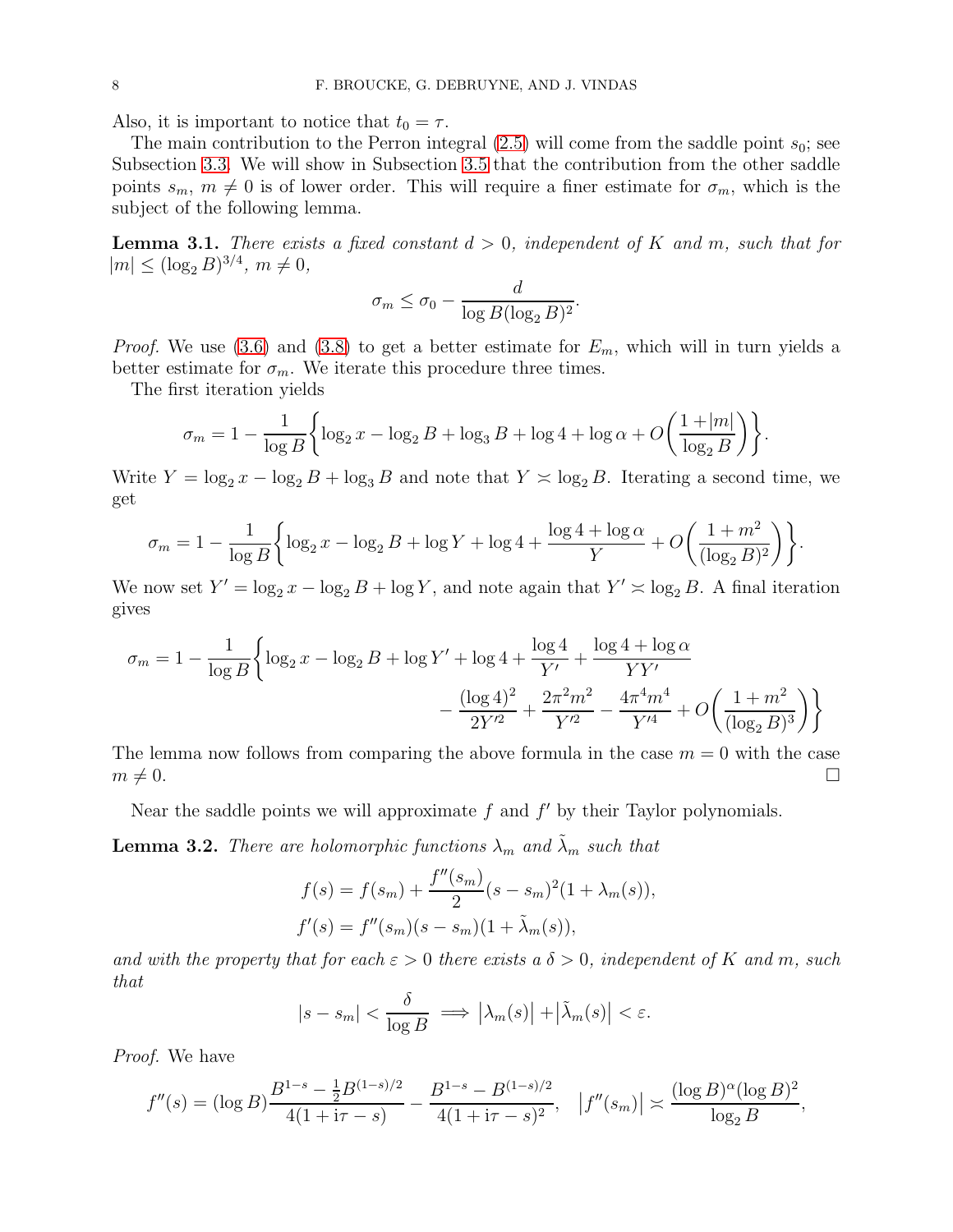where we have used [\(3.6\)](#page-6-1), and

$$
f'''(s) = -(\log B)^2 \frac{B^{1-s} - \frac{1}{4}B^{(1-s)/2}}{4(1 + i\tau - s)} + (\log B) \frac{B^{1-s} - \frac{1}{2}B^{(1-s)/2}}{2(1 + i\tau - s)^2} - \frac{B^{1-s} - B^{(1-s)/2}}{2(1 + i\tau - s)^3}.
$$
  
If  $|s - s_m| \ll 1/\log B$ , then  

$$
|f'''(s)| \ll \frac{(\log B)^{\alpha} (\log B)^3}{\log_2 B}.
$$

It follows that

$$
\left|\frac{f'''(s)}{f''(s_m)}(s-s_m)\right|<\varepsilon,
$$

if  $|s - s_m| < \delta/\log B$ , for sufficiently small  $\delta$ . The lemma now follows from Taylor's formula.  $\Box$ 

3.2. The steepest path through  $s_0$ . The equation for the path of steepest descent through  $s_0$  is

Im 
$$
f(s)
$$
 = Im  $f(s_0)$  under the constraint Re  $f(s) \leq Re f(s_0)$ .

Using the formula [\(3.4\)](#page-5-1) for  $\int_s^\infty \eta(z) dz$ , we get the equation

<span id="page-8-0"></span>
$$
t \log x - \frac{1}{4} \int_{1/2}^{1} B^{(1-\sigma)u} \sin((t-\tau)(\log B)u) \frac{du}{u} = \tau \log x.
$$

Setting  $\theta = (t - \tau) \log B$ , this is equivalent to

(3.9) 
$$
\theta \frac{\log x}{\log B} = \frac{1}{4} \int_{1/2}^{1} B^{(1-\sigma)u} \sin(\theta u) \frac{\mathrm{d}u}{u}.
$$

Note that, as t varies between  $t_0^-$  and  $t_0^+$ ,  $\theta$  varies between  $-\pi/2$  and  $\pi/2$ . This equation has every point of the line  $\theta = 0$  as a solution. However, one readily sees that the line  $\theta = 0$  is the path of steepest ascent, since  $\text{Re } f(s) \geq \text{Re } f(s_0)$  there. We now show the existence of a different curve through  $s_0$  of which each point is a solution of [\(3.9\)](#page-8-0). This is then necessarily the path of steepest *descent*. For each fixed  $\theta \in [-\pi/2, \pi/2] \setminus \{0\}$ , equation [\(3.9\)](#page-8-0) has a unique solution  $\sigma = \sigma_{\theta}$ , since the right hand side is a continuous and monotone function of  $\sigma$ , with range  $\mathbb{R}_{\geqslant 0}$ , if  $\theta \geqslant 0$ . This shows the existence of the path of steepest descent  $\Gamma_0$  through  $s_0$ . This path connects the lines  $\theta = -\pi/2$  and  $\theta = \pi/2$ .

One can easily see that

$$
\sigma_{\theta} = \sigma_0 - \frac{a_{\theta}}{\log B}, \quad \text{where } |a_{\theta}| \ll 1.
$$

Integrating by parts, we see that

$$
\frac{1}{4} \int_{1/2}^{1} B^{(1-\sigma_{\theta})u} \sin(\theta u) \frac{du}{u} = \frac{1}{4} \sin \theta \frac{B^{1-\sigma_{\theta}}}{(1-\sigma_{\theta}) \log B} \left(1 + O((\log B)^{-\alpha/2}) + O((\log_{2} B)^{-1})\right)
$$

$$
= \frac{\sin \theta}{4 \log B} \frac{B^{1-\sigma_{0}}}{1-\sigma_{0}} e^{a_{\theta}} \left(1 + O((\log_{2} B)^{-1})\right)
$$

$$
= \sin \theta \frac{\log x}{\log B} e^{a_{\theta}} \left(1 + O((\log_{2} B)^{-1})\right),
$$

where we used  $(3.7)$  in the last line. Equation  $(3.9)$  then implies that

<span id="page-8-1"></span>(3.10) 
$$
e^{a_{\theta}} = \frac{\theta}{\sin \theta} + O((\log_2 B)^{-1}).
$$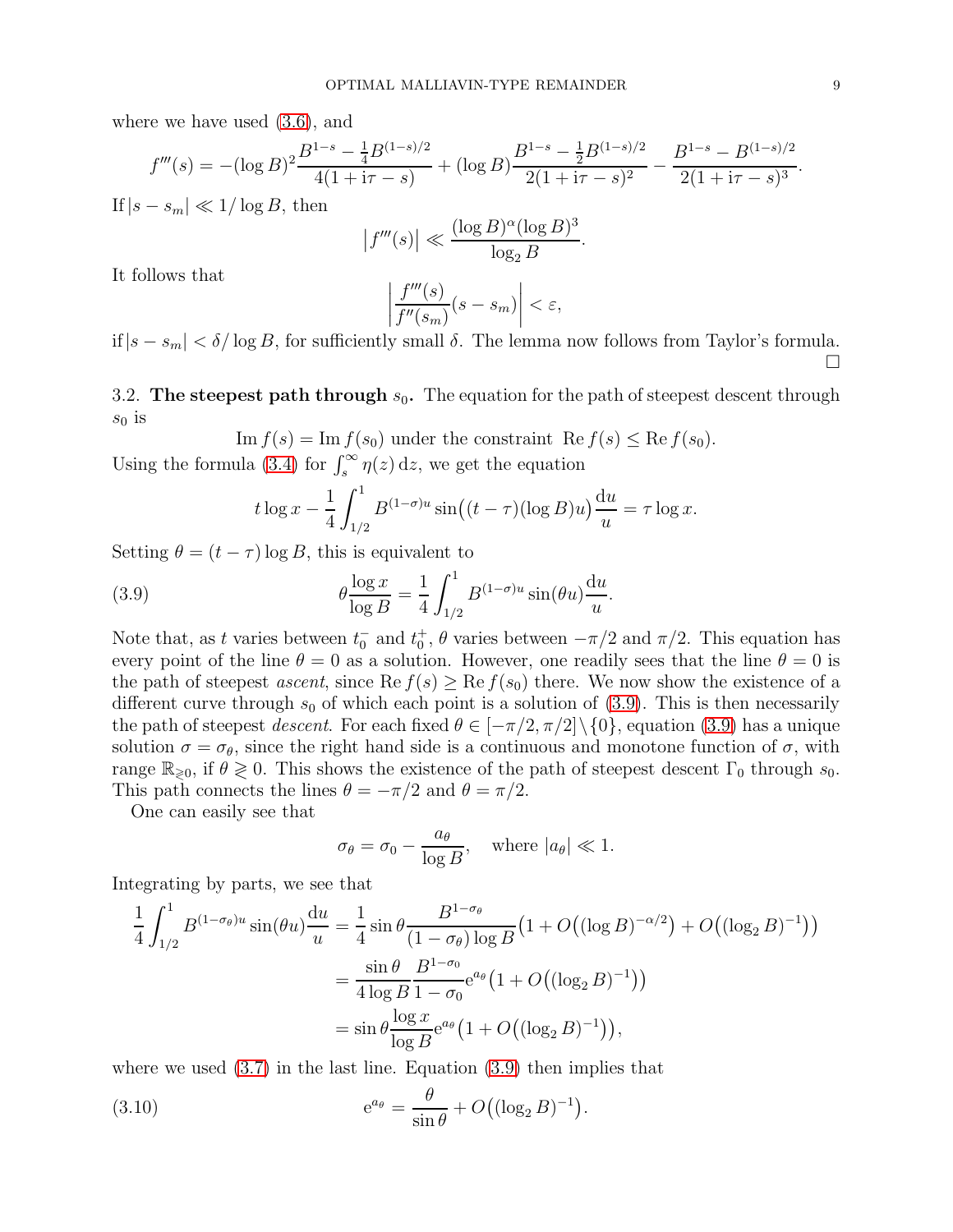Let  $\gamma$  now be a unit speed parametrization of this path of steepest descent:

$$
\gamma : [y^-, y^+] \to \Gamma_0
$$
,  $\text{Im } \gamma(y^-) = \tau - \frac{\pi/2}{\log B}$ ,  $\gamma(0) = s_0$ ,  $\text{Im } \gamma(y^+) = \tau + \frac{\pi/2}{\log B}$ ,  $|\gamma'(y)| = 1$ .

The fact that  $\Gamma_0$  is the path of steepest descent implies that for  $y < 0$ ,  $\gamma'(y)$  is a positive multiple of  $\overline{f'(\gamma(y))}$ , while for  $y > 0$ ,  $\gamma'(y)$  is a negative multiple of  $\overline{f'(\gamma(y))}$ . We now show that the argument of the tangent vector  $\gamma'(y)$  is sufficiently close to  $\pi/2$ .

<span id="page-9-0"></span>Lemma 3.3. For  $y \in [y^-, y^+]$ ,  $\left| \arg(\gamma'(y) e^{-i\pi/2}) \right| < \pi/5$ .

*Proof.* We consider two cases: the case where s is sufficiently close to  $s_0$  so that we can apply Lemma [3.2](#page-7-0) to estimate the argument of  $f'$ , and the remaining case, where we will estimate this argument via the definition of  $f$ .

We apply Lemma [3.2](#page-7-0) with  $\varepsilon = 1/5$  to find a  $\delta > 0$  such that for  $|s - s_0| < \delta / \log B$ ,

$$
h(s) := f(s) - f(s_0) = \frac{f''(s_0)}{2}(s - s_0)^2 (1 + \lambda_0(s)), \quad |\lambda_0(s)| < \frac{1}{5}.
$$

Set  $s - s_0 = re^{i\phi}$  with  $r < \delta/\log B$  and  $-\pi < \phi \leq \pi$ . Using that  $f''(s_0)$  is real and positive, we have

Re 
$$
h(s) = \frac{f''(s_0)}{2} r^2 ((1 + \text{Re }\lambda_0(s)) \cos 2\phi - (\text{Im }\lambda_0(s)) \sin 2\phi)
$$
  
\nIm  $h(s) = \frac{f''(s_0)}{2} r^2 ((1 + \text{Re }\lambda_0(s)) \sin 2\phi + (\text{Im }\lambda_0(s)) \cos 2\phi).$ 

Suppose  $s \in \Gamma_0 \setminus \{s_0\}$  with  $|s - s_0| < \delta/\log B$ . Then  $\text{Re } h(s) < 0$  and  $\text{Im } h(s) = 0$ . The condition Re  $h(s) < 0$  implies that  $\phi \in (-4\pi/5, -\pi/5) \cup (\pi/5, 4\pi/5)$  say, as  $|\lambda_0(s)| < 1/5$ . In combination with Im  $h(s) = 0$  this implies that  $\phi \in (-3\pi/5, -2\pi/5) \cup (2\pi/5, 3\pi/5)$  whenever  $s \in \Gamma_0 \setminus \{s_0\}, |s - s_0| < \delta/\log B$ . Again by Lemma [3.2,](#page-7-0)

$$
f'(s) = f''(s_0)re^{i\phi}(1 + \tilde{\lambda}_0(s)), |\tilde{\lambda}_0(s)| < \frac{1}{5}.
$$

It follows that  $\left|\arg(\gamma'(y)e^{-i\pi/2})\right| < \pi/5$  when  $|\gamma(y) - s_0| < \delta/\log B$ .

It remains to treat the case  $|\gamma(y) - s_0| \ge \delta / \log B$ . For these points, we have that  $\delta/2 \le$  $|\theta| \leq \pi/2$ , where we used the notation  $\theta = (\text{Im } \gamma(y) - \tau) \log B$  as before. Set  $\gamma(y) = s = \sigma + i t$ with  $\sigma = \sigma_0 - a_\theta / \log B$ . Recalling that  $\tau \log B \in 4\pi \mathbb{Z}$ , we obtain the following explicit expression for  $f$ :

$$
\overline{f'}(s) = \log x - \frac{1/4}{(1-\sigma)^2 + (t-\tau)^2} \left\{ B^{1-\sigma} \left( \left( (1-\sigma)\cos\theta + \frac{\theta\sin\theta}{\log B} \right) + i \left( (1-\sigma)\sin\theta - \frac{\theta\cos\theta}{\log B} \right) \right) - B^{(1-\sigma)/2} \left( \left( (1-\sigma)\cos(\theta/2) + \frac{\theta\sin(\theta/2)}{\log B} \right) + i \left( (1-\sigma)\sin(\theta/2) - \frac{\theta\cos(\theta/2)}{\log B} \right) \right) \right\}
$$

Using  $(3.7)$  and  $(3.10)$ , we see that

Im 
$$
\overline{f'}(s) = -\log x (\theta + O((\log_2 B)^{-1})),
$$
  
Re  $\overline{f'}(s) = \log x (1 - \theta \cot \theta + O((\log_2 B)^{-1}))$ 

 $\big).$ 

This implies

$$
\left|\arg\left(\gamma'(y)e^{-i\pi/2}\right)\right| = \left|\arctan\left(1/\theta - \cot\theta + O_{\delta}\left((\log_2 B)^{-1}\right)\right)\right| < \frac{\pi}{5}.
$$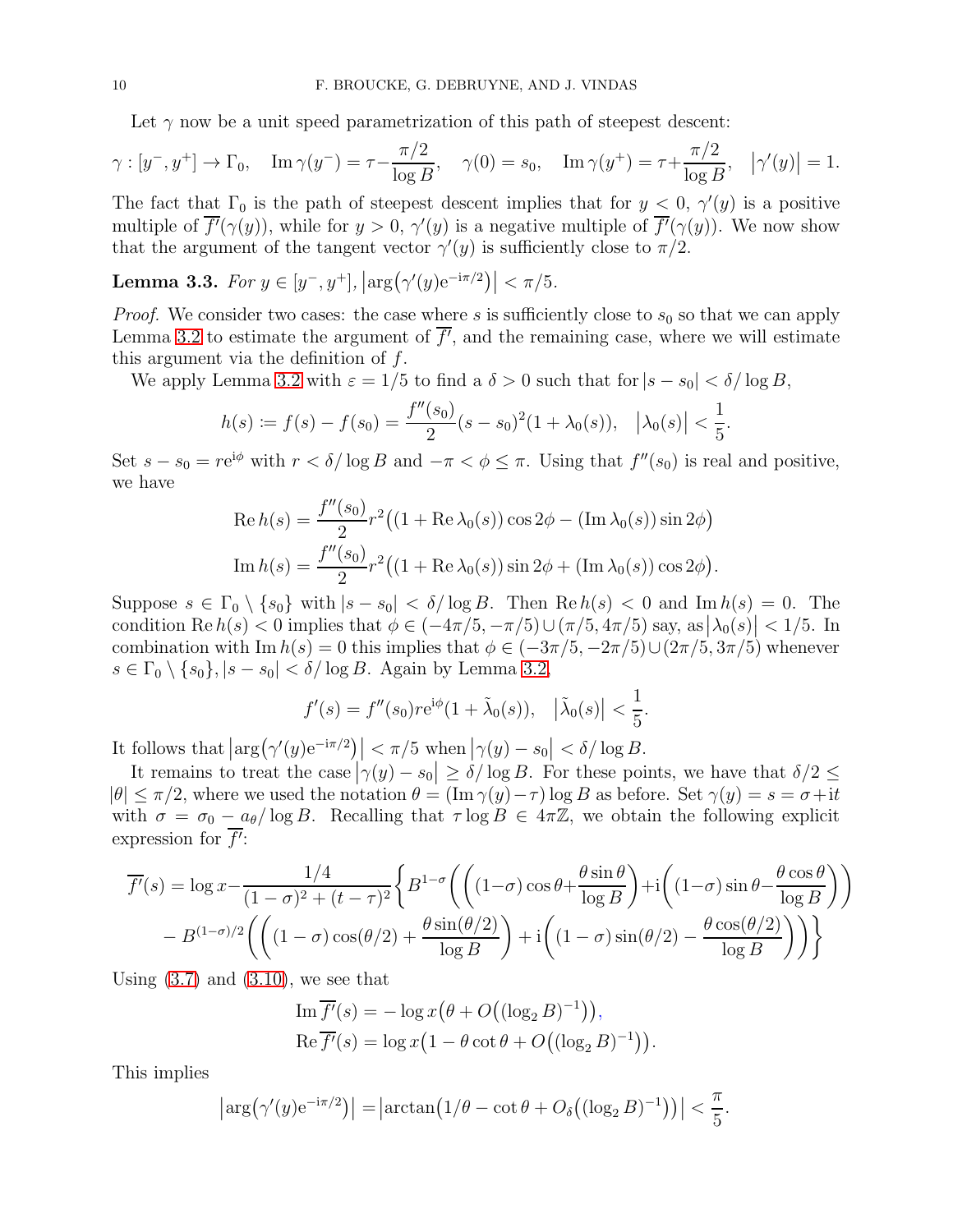The last inequality follows from the fact that  $\left|1/\theta - \cot \theta\right| < 2/\pi$  for  $\theta \in [-\pi/2, \pi/2]$ , and that  $\arctan(2/\pi) \approx 0.18\pi < \pi/5$ .

<span id="page-10-0"></span>3.3. The contribution from  $s_0$ . We will now estimate the contribution from  $s_0$ , by which we mean

$$
\frac{1}{\pi} \operatorname{Im} \int_{\Gamma_0} e^{f(s)} g(s) \, ds,
$$

and where f and g are given by  $(3.2)$  and  $(3.3)$  respectively. We have combined the two pieces in the upper and lower half plane  $\int_{\Gamma_0}$  and  $-\int_{\overline{\Gamma_0}}$  into one integral using  $\zeta_C(\overline{s}) = \zeta_C(s)$ . To estimate this integral, we will use the following simple lemma (see e.g. [\[5,](#page-24-9) Lemma 3.3]).

<span id="page-10-1"></span>**Lemma 3.4.** Let  $a < b$  and suppose that  $F : [a, b] \to \mathbb{C}$  is integrable. If there exist  $\theta_0$  and  $\omega$ with  $0 \leq \omega < \pi/2$  such that  $\left|\arg(F e^{-i\theta_0})\right| \leq \omega$ , then

$$
\int_a^b F(u) \, \mathrm{d}u = \rho e^{\mathrm{i}(\theta_0 + \varphi)}
$$

for some real numbers  $\rho$  and  $\varphi$  satisfying

$$
\rho \ge (\cos \omega) \int_a^b |F(u)| \, \mathrm{d}u \quad \text{and} \quad |\varphi| \le \omega.
$$

We will estimate q with the following lemma.

<span id="page-10-2"></span>**Lemma 3.5.** Suppose  $s = \sigma + it$  satisfies

$$
\sigma \ge 1 - O\left(\frac{\log_2 B_K}{\log B_K}\right), \quad t \gg \tau_K,
$$

and let  $\varepsilon > 0$ . If  $K(> K(\varepsilon))$  is sufficiently large, then

$$
\left|\sum_{k=0}^{K-1}\int_{s}^{s+1}\left(\eta_k(z)+\tilde{\eta}_k(z)+\xi_k(z)\right)\mathrm{d}z+\int_{s}^{s+1}\left(\tilde{\eta}_K(z)+\xi_K(z)\right)\mathrm{d}z-\int_{s+1}^{\infty}\eta_K(z)\,\mathrm{d}z\right|<\varepsilon.
$$

*Proof.* By the definition [\(3.1\)](#page-5-4) of the functions  $\eta_k$ ,  $\tilde{\eta}_k$ , and  $\xi_k$ , we have

$$
\sum_{k=0}^K \int_s^{s+1} \xi_k(z) \, dz \ll \sum_{k=0}^K \frac{C_k^{1-\sigma}}{|s| \log C_k} \ll K \frac{(\log B_K)^{O(1)}}{\tau_K},
$$

where in the last step we used that  $C_K \approx B_K$  by [\(2.3\)](#page-3-4). This quantity is bounded by  $\exp(\log K - c(\log B_K)^{\alpha} + O(\log_2 B_K)),$  which can be made arbitrarily small by taking K sufficiently large, due to the rapid growth of  $(B_k)_k$  (property [\(a\)\)](#page-4-1). The condition  $t \gg \tau_K$ together with the rapid growth of  $(\tau_k)_k$  implies that  $|1 \pm i\tau_k - s| \gg \tau_K$ , for  $0 \leq k \leq K - 1$ (at least when  $K$  is sufficiently large). Hence,

$$
\sum_{k=0}^{K-1} \int_s^{s+1} (\eta_k(z) + \tilde{\eta}_k(z)) dz \ll \sum_{k=0}^{K-1} \frac{B_k^{1-\sigma}}{\tau_K \log B_k} \ll \exp\left(\log K - c(\log B_K)^{\alpha} + O(\log_2 B_K)\right).
$$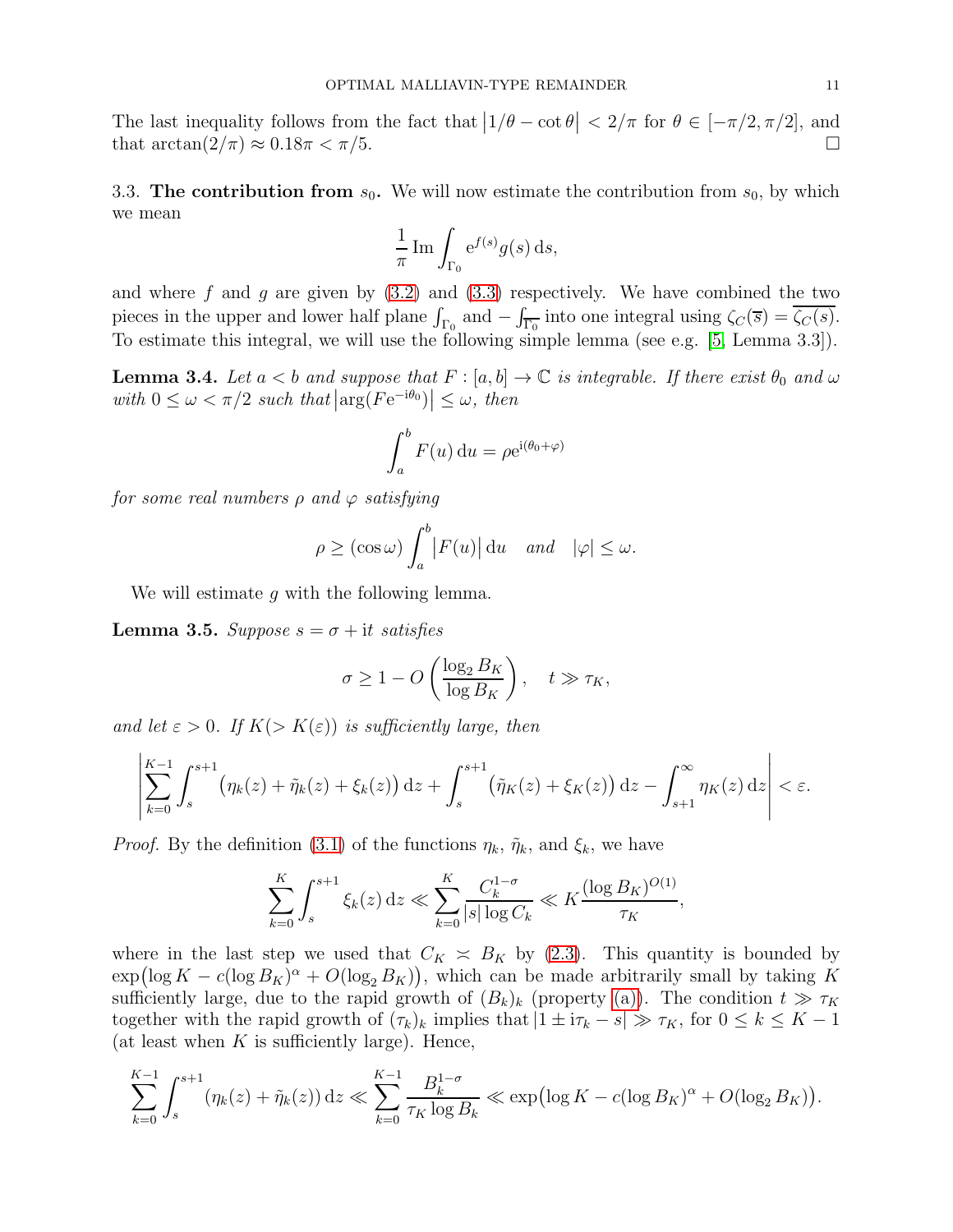Finally we have

$$
\int_{s}^{s+1} \tilde{\eta}_{K}(z) dz \ll \frac{B_{K}^{1-\sigma}}{\tau_{K} \log B_{K}} = \exp(-c(\log B_{K})^{\alpha} + O(\log_{2} B_{K})),
$$
  

$$
\int_{s+1}^{\infty} \eta_{K}(z) dz \ll \frac{B_{K}^{-\sigma}}{\log B_{K}}.
$$

.

In particular we may assume that on the contour  $\Gamma_0$ , these terms are in absolute value smaller than  $\pi/40$ , say. Also,  $1/|s-1| \sim 1/\tau_K$  and  $\left|\arg(e^{i\pi/2}/(s-1))\right| < \pi/40$  on  $\Gamma_0$ . We have

$$
\int_{\Gamma_0} e^{f(s)} g(s) ds = e^{f(s_0)} \int_{\Gamma_0} e^{f(s) - f(s_0)} g(s) ds.
$$

We now apply Lemma [3.4](#page-10-1) to estimate the size and argument of this integral. By Property [\(c\)](#page-4-2) and Lemma [3.3](#page-9-0) we get that

$$
\int_{\Gamma_0} e^{f(s)} g(s) ds = (-1)^K R e^{i(\pi/2 + \varphi)},
$$
  

$$
R \gg \frac{e^{R e f(s_0)}}{\tau_K} \int_{y^-}^{y^+} \exp(f(\gamma(y)) - f(s_0)) dy, \quad |\varphi| < \frac{\pi}{5} + \frac{\pi}{40} + \frac{\pi}{40} = \frac{\pi}{4}
$$

Note that  $f(\gamma(y)) - f(s_0)$  is real. In order to bound the remaining integral from below, we restrict the range of integration to the points  $s = \gamma(y)$  in the disk  $B(s_0, \delta/\log B)$ , so that we may approximate  $f$  by means of Lemma [3.2.](#page-7-0) We have

$$
f(\gamma(y)) - f(s_0) = \frac{f''(s_0)}{2} (\gamma(y) - s_0)^2 (1 + \lambda_0(\gamma(y))).
$$

Now  $f''(s_0)$  is real and  $f''(s_0) = \log B \log x (1 + O((\log_2 B)^{-1}))$  and

$$
(\gamma(y) - s_0)^2 (1 + \lambda_0(\gamma(y))) = -|\gamma(y) - s_0|^2 |1 + \lambda_0(\gamma(y))| \ge -2y^2,
$$

if we take a value for  $\delta$  provided by Lemma [3.2](#page-7-0) corresponding to the choice  $\varepsilon = 1$  say. Hence the integral  $\int_{y^-}^{y^+} \exp(f(\gamma(y)) - f(s_0)) dy$  is bounded from below by

$$
\int_{-\delta/\log B}^{\delta/\log B} \exp(-2(\log B \log x)y^2) dy \gg_{\delta} \min\left(\frac{1}{\log B}, \frac{1}{\sqrt{\log B \log x}}\right) = \frac{1}{\sqrt{\log B \log x}}.
$$

We conclude that the contribution from  $s_0$  has sign  $(-1)^K$  and has absolute value bounded from below by

<span id="page-11-1"></span>(3.11) 
$$
\frac{x}{\tau} \exp\bigg(-(1-\sigma_0)\log x + \int_{s_0}^{\infty} \eta(z) dz + O(\log_2 x)\bigg).
$$

Let us now estimate  $\int_s^{\infty} \eta(z) dz$ . We use the representation [\(3.4\)](#page-5-1) and integrate by parts three times,

<span id="page-11-0"></span>
$$
\int_{s}^{\infty} \eta(z) dz = \frac{B^{1+i\tau-s} - 2B^{(1+i\tau-s)/2}}{4(1+i\tau-s)\log B} + \frac{B^{1+i\tau-s} - 4B^{(1+i\tau-s)/2}}{4((1+i\tau-s)\log B)^2} + \frac{B^{1+i\tau-s} - 8B^{(1+i\tau-s)/2}}{2((1+i\tau-s)\log B)^3} + \frac{3}{2((1+i\tau-s)\log B)^3} \int_{1/2}^{1} \frac{B^{(1+i\tau-s)u}}{u^4} du.
$$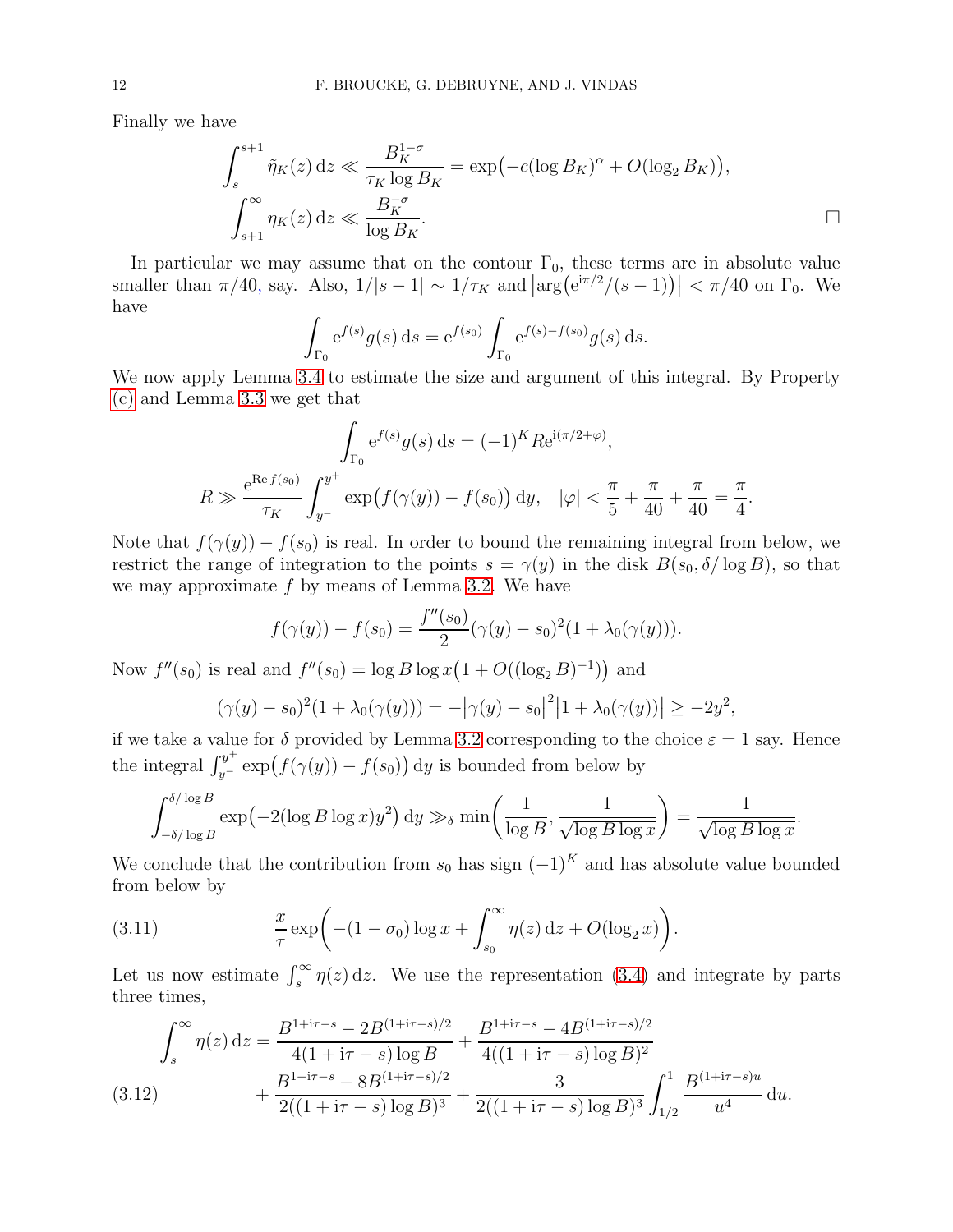Although we did not have to perform partial integration to obtain the contribution [\(3.14\)](#page-12-0) from  $s_0$  below, we shall require these finer estimates for  $\int_s^{\infty} \eta(z) dz$  later on. For  $s = s_0$  we get

$$
\int_{s_0}^{\infty} \eta(z) dz = \frac{B^{1-\sigma_0}}{4(1-\sigma_0)} \frac{1}{\log B} + \frac{B^{1-\sigma_0}}{4(1-\sigma_0)} \frac{1}{(1-\sigma_0)(\log B)^2} \n+ \frac{B^{1-\sigma_0}}{4(1-\sigma_0)} \frac{2}{(1-\sigma_0)^2(\log B)^3} + O\left(\frac{B^{1-\sigma_0}}{1-\sigma_0} \frac{1}{(1-\sigma_0)^3(\log B)^4}\right) \n= \frac{\log x}{\log B} \left(1 + \frac{1}{(1-\sigma_0)\log B} + \frac{2}{((1-\sigma_0)\log B)^2} + O\left(\frac{1}{((1-\sigma_0)\log B)^3}\right)\right),
$$

<span id="page-12-1"></span>where we have used [\(3.7\)](#page-6-3). Combining the above with the estimate [\(3.6\)](#page-6-1) for  $\sigma_0$  and the rela-tions [\(2.2\)](#page-3-5) and [\(2.4\)](#page-3-3) between  $\tau$  and  $B$ , and  $x$  and  $B$  respectively, we get that the contribution from  $s_0$  has absolute value which is bounded from below by

<span id="page-12-0"></span>(3.14) 
$$
x \exp\bigg\{-(c(\alpha+1))^{\frac{1}{\alpha+1}}(\log x \log_2 x)^{\frac{\alpha}{\alpha+1}}\bigg(1+\frac{\alpha}{\alpha+1}\frac{\log_3 x}{\log_2 x}+O\bigg(\frac{1}{\log_2 x}\bigg)\bigg)\bigg\}.
$$

3.4. The steepest paths through  $s_m$ ,  $m \neq 0$ . We now consider the contributions from the other saddle points. In this case by such contributions we mean

$$
\frac{1}{\pi} \operatorname{Im} \int_{\Gamma_m} e^{f(s)} g(s) \, ds,
$$

where  $\Gamma_m$  is some contour which connects the two horizontal lines  $t = t_m^-$  and  $t = t_m^+$ . This contribution will be of lower order than that of  $s_0$ . We shall again use the method of steepest descent; just taking some simple choice for  $\Gamma_m$  (e.g. a vertical line segment) and estimating the integral via the triangle inequality appears to be insufficient for small  $m$ . We consider  $|m|$  ≤  $M := \lfloor (\log_2 B)^{3/4} \rfloor$ . The part of the Perron integral where  $t < t_M^-$  or  $t > t_M^+$  can be estimated without appealing to the saddle point method, and this will be done in the next section.

We want to show that we can connect the two lines  $t = t_m^-$  and  $t = t_m^+$  with the path of steepest decent thorough  $s_m$ . We first consider the steepest path in a small neighborhood of s<sub>m</sub>. By applying Lemma [3.2](#page-7-0) with  $\varepsilon = 1/5$ , we find some  $\delta' > 0$  (independent of K and m) such that  $\overline{u}$ 

$$
f(s) - f(s_m) = \frac{f''(s_m)}{2}(s - s_m)^2(1 + \lambda_m(s)) =: (\psi_m(s))^2,
$$

where  $|\lambda_m(s)| < 1/5$  for  $s \in B(s_m, \delta'/\log B)$ , and where  $\psi_m$  is a holomorphic bijection of  $B(s_m, \delta'/\log B)$  onto some neighborhood U of 0. The path of steepest descent  $\Gamma_m$  in  $B(s_m, \delta' / \log B)$  is the inverse image under  $\psi_m$  of the curve  $\{z \in U : \text{Re } z = 0\}$ . Since  $f''(s_m) = \log B \log x (1 + O((\log_2 B)^{-1}))$  (which follows from [\(3.7\)](#page-6-3)), we have that

$$
\operatorname{Re}(f(s) - f(s_m)) = \frac{|f''(s_m)|}{2} r^2 \big( (1 + \operatorname{Re} \lambda_m(s)) \cos 2\phi - (\operatorname{Im} \lambda_m(s)) \sin 2\phi + O((\log_2 B)^{-1}) \big),
$$

where we have set  $s - s_m = re^{i\phi}$ . Points  $s \in \Gamma_m \setminus \{s_m\}$  satisfy  $\text{Re}(f(s) - f(s_m)) < 0$ , and since  $|\lambda_m(s)| < 1/5$ , it follows from the above equation that such points lie in the union of the sectors  $\phi \in (\pi/5, 4\pi/5) \cup (-\pi/5, -4\pi/5)$ , say. We have that  $\Gamma_m \setminus \{s_m\}$  is the union of two curves  $\Gamma_m^+$  and  $\Gamma_m^-$  where  $\Gamma_m^+$  lies in the sector  $\phi \in (\pi/5, 4\pi/5)$ , and  $\Gamma_m^-$  lies in the sector  $\phi \in (-\pi/5, -4\pi/5)$ . (It is impossible that both pieces lie in the same sector, since the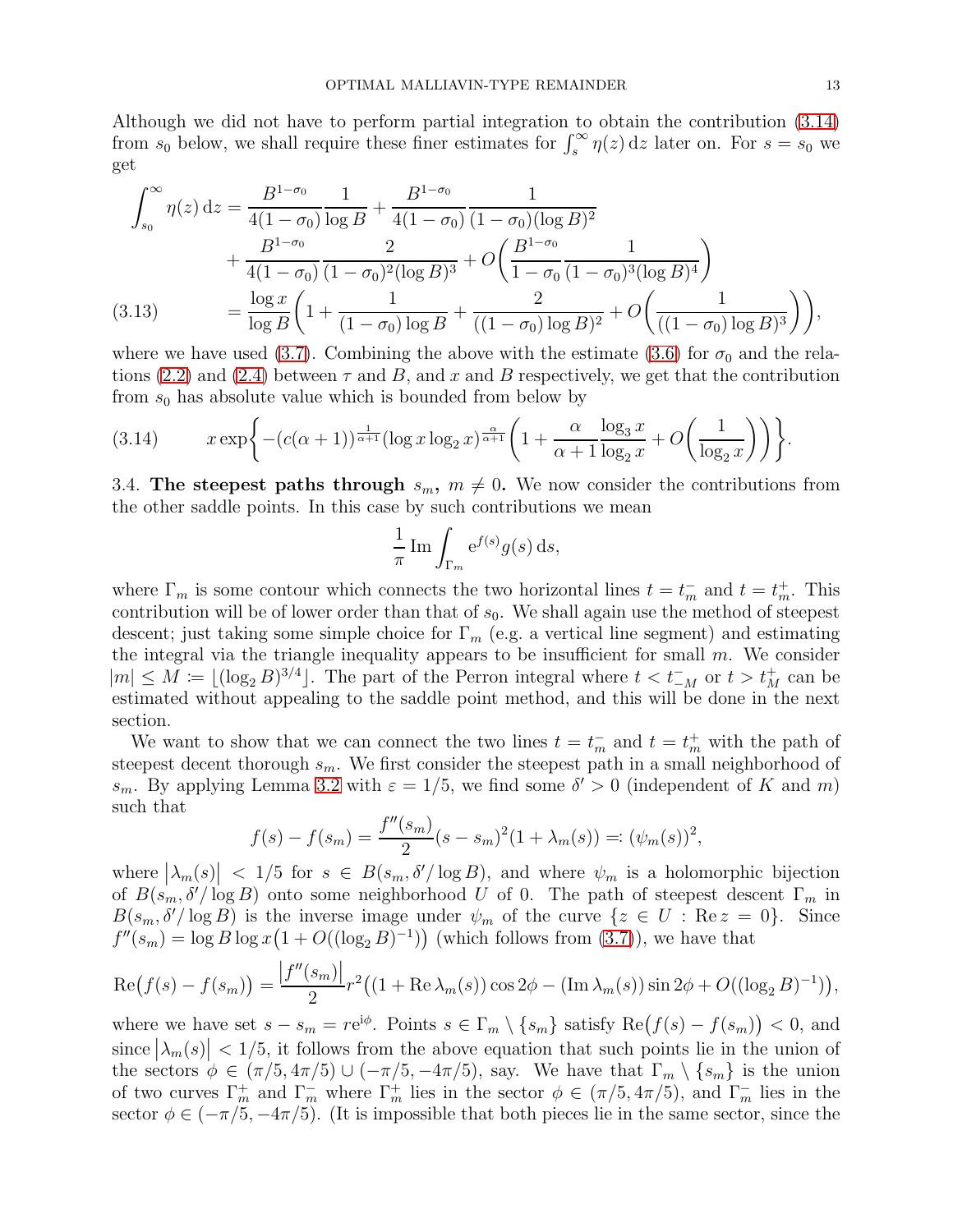angle between  $\Gamma_m^+$  and  $\Gamma_m^-$  at  $s_m$  equals  $\pi$ , as  $\psi_m^{-1}$  is conformal.) Both  $\Gamma_m^+$  and  $\Gamma_m^-$  intersect the circle  $\partial B(s_m, \delta'/(2 \log B))$ , which can be seen from the fact that  $\psi_m(\Gamma_m^+)$  and  $\psi_m(\Gamma_m^-)$ both intersect the closed curve  $\psi_m(\partial B(s_m, \delta'/(2 \log B)))$ . From this it follows that the path of steepest descent  $\Gamma_m$  connects the lines  $t = t_m - \delta/\log B$  and  $t = t_m + \delta/\log B$ , where  $\delta = (\delta'/2) \sin(\pi/5)$ . Since  $f'(s) = f''(s_m)(s - s_m)(1 + \tilde{\lambda}_m(s))$ , with also  $|\tilde{\lambda}_m(s)| < 1/5$ , it follows that  $\arg f'(s) \in (\pi/10, 9\pi/10)$  if  $\phi \in (\pi/5, 4\pi/5)$ , and  $\arg f'(s) \in (-9\pi/10, -\pi/10)$  if  $\phi \in (-4\pi/5, -\pi/5)$ . This implies that the tangent vector of  $\Gamma_m$  has argument contained in  $(\pi/10, 9\pi/10)$  (when  $\Gamma_m$  is parametrized in such a way that we move in the upward direction). From this it follows that the length of  $\Gamma_m$  in the neighborhood  $B(s_m, \delta'/(2 \log B))$  is bounded by  $O(\delta/\log B)$ .

For the continuation of  $\Gamma_m$  outside this neighborhood of  $s_m$ , we argue as follows. We again set  $\theta = (t - \tau) \log B$ , and we consider the range

(3.15) 
$$
\theta \in [2\pi m - \pi/2, 2\pi m + \pi/2] \setminus [2\pi m - \delta/2, 2\pi m + \delta/2].
$$

The equation for the steepest paths through  $s_m$ , Im  $f(s) = \text{Im } f(s_m)$ , gives

<span id="page-13-0"></span>
$$
t_m \log x - \frac{1}{4} \int_{1/2}^1 B^{(1-\sigma_m)u} \sin\left((t_m - \tau)(\log B)u\right) \frac{du}{u} = t \log x - \frac{1}{4} \int_{1/2}^1 B^{(1-\sigma)u} \sin(\theta u) \frac{du}{u},
$$

which is equivalent to

<span id="page-13-1"></span>
$$
(3.16)\ \ (t - t_m) \log x + \frac{1}{4} \int_{1/2}^1 B^{(1-\sigma_m)u} \sin\left((t_m - \tau)(\log B)u\right) \frac{du}{u} = \frac{1}{4} \int_{1/2}^1 B^{(1-\sigma)u} \sin(\theta u) \frac{du}{u}.
$$

Also the points on the path of steepest *ascent* satisfy this equation, but we will show that for fixed  $\theta$  in the range [\(3.15\)](#page-13-0), the above equation has a unique solution for  $\sigma$  (in a sufficiently large range for  $\sigma$  that contains  $\sigma_m$ ). These solutions necessarily form the continuation of the path of steepest descent in the neighborhood  $B(s_m, \delta'/(2 \log B)).$ 

We consider  $\theta$  in the range [\(3.15\)](#page-13-0) fixed (so also t is fixed). We have  $\sin \theta \gg_{\delta} 1$ . The right hand side of [\(3.16\)](#page-13-1) is a monotone function of  $\sigma$  for  $\sigma$  in the range  $\sigma = 1 - \alpha(\log_2 B + \log_2 B)$  $O(1)$ ) / log B:

$$
\frac{\partial \text{RHS}}{\partial \sigma} = -\frac{1}{4} \int_{1/2}^{1} B^{(1-\sigma)u} \log B \sin(\theta u) \, \mathrm{d}u
$$
  
= 
$$
-\frac{1}{4} \frac{B^{1-\sigma}}{(1-\sigma)^2 + (\theta/\log B)^2} \bigg( (1-\sigma) \sin \theta - \frac{\theta \cos \theta}{\log B} \bigg) (1 + O_\delta(B^{(\sigma-1)/2})).
$$

Since  $|\theta| \ll (\log_2 B)^{3/4}$ , this indeed has a fixed sign in the aforementioned range. By setting  $\sigma = \sigma_m - a/\log B$  for some large positive and negative values of a, one can conclude that [\(3.16\)](#page-13-1) has a unique solution. Indeed, integrating by parts gives

LHS = 
$$
(t - t_m) \log x + O\left(\frac{\log x}{\log B} \frac{|m|}{\log B}\right)
$$
,  
RHS =  $e^a \frac{\log x}{\log B} \sin \theta \left(1 + O_\delta\left(\frac{|m|}{\log_2 B}\right)\right)$ .

Here we used that

$$
\sin((t_m - \tau) \log B) \ll \frac{|m|}{\log_2 B}, \quad \frac{B^{1-\sigma}}{4(1-\sigma)} = e^a \log x \left( 1 + O\left(\frac{|m|}{\log_2 B}\right) \right),
$$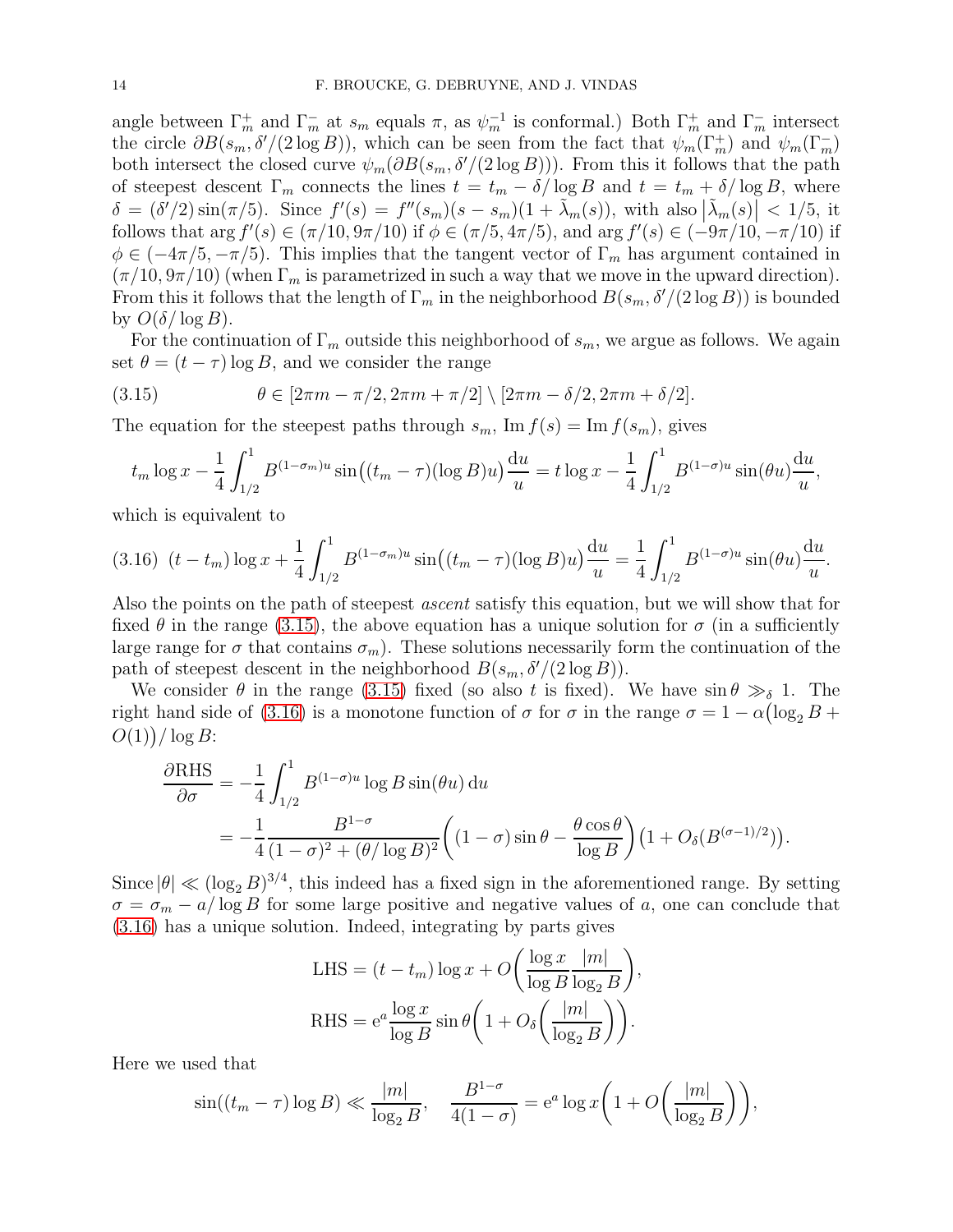by [\(3.8\)](#page-6-2) and [\(3.7\)](#page-6-3), [\(3.6\)](#page-6-1), (3.8) respectively. Since  $t-t_m = (\theta - 2\pi m)/\log B + O(|m|/(\log B \log_2 B))$ by [\(3.8\)](#page-6-2), it follows that LHS  $\leq$  RHS if a is sufficiently large, resp. small. This shows that we can connect the lines  $t = t_m^-$  and  $t = t_m^+$  with the path of steepest descent  $\Gamma_m$ .

Denoting the solutions of [\(3.16\)](#page-13-1) for  $\sigma$  at  $\theta = 2\pi m \pm \pi/2$  by  $\sigma_m^{\pm}$ , and setting  $\sigma_m^{\pm}$  $\sigma_m - a_m^{\pm}/\log B$ , the above calculations also show that

<span id="page-14-2"></span>
$$
(3.17) \quad a_m^{\pm} = \log \frac{\pi}{2} + O\left(\frac{|m|}{\log_2 B}\right), \quad \text{so} \quad \sigma_m^{\pm} = \sigma_m - \frac{\log(\pi/2)}{\log B} + O\left((\log B)^{-1}(\log_2 B)^{-1/4}\right).
$$

Finally we need that the length of  $\Gamma_m$  is not too large. For the part inside the neighborhood  $B(s_m, \delta'/(2 \log B))$ , this was already remarked at the beginning of this subsection. Outside this neighborhood, we use that  $\frac{\partial}{\partial \sigma}$ RHS  $\gg_{\delta}$  log x,  $\frac{\partial}{\partial \theta}$ RHS  $\ll \log x/\log B$  and  $\frac{\partial}{\partial \theta}$ LHS =  $\log x/\log B$ , so that  $\frac{d}{d\theta}\sigma(\theta) \ll_{\delta} 1/\log B$ . This implies that  $\text{length}(\Gamma_m) \ll 1/\log B$ .

<span id="page-14-1"></span>3.5. The contributions from  $s_m$ ,  $m \neq 0$ . On the path of steepest descent  $\Gamma_m$ , Re f reaches its maximum at  $s_m$ . This together with Lemma [3.5](#page-10-2) implies the following bound for the contribution of  $s_m$ ,  $m \neq 0$ :

$$
\operatorname{Im} \frac{1}{\pi} \int_{\Gamma_m} e^{f(s)} g(s) ds \ll \frac{x}{\tau} \exp \left( -(1 - \sigma_m) \log x + \operatorname{Re} \int_{s_m}^{\infty} \eta(z) dz \right) \operatorname{length}(\Gamma_m).
$$

Using [\(3.12\)](#page-11-0), [\(3.7\)](#page-6-3), the inequality  $|1 + i\tau - s_m| > 1 - \sigma_0$ , and [\(3.13\)](#page-12-1), we get

$$
\operatorname{Re} \int_{s_m}^{\infty} \eta(z) \, dz \le \frac{\log x}{\log B} \left( 1 + \frac{1}{|1 + i\tau - s_m| \log B} + \frac{2}{(|1 + i\tau - s_m| \log B)^2} + O\left(\frac{1}{(|1 + i\tau - s_m| \log B)^3}\right) \right) \le \int_{s_0}^{\infty} \eta(z) \, dz + O\left(\frac{\log x}{(\log B)(\log_2 B)^3}\right).
$$

Combining this with Lemma [3.1,](#page-7-1) we see that the contribution of  $s_m$  is bounded by

$$
\frac{x}{\tau} \exp\bigg(-(1-\sigma_0)\log x + \int_{s_0}^{\infty} \eta(z) dz - d \frac{\log x}{\log B(\log_2 B)^2} + O\bigg(\frac{\log x}{\log B(\log_2 B)^3}\bigg)\bigg).
$$

Since

$$
\frac{\log x}{\log B (\log_2 B)^2} \asymp \frac{(\log x)^{\frac{\alpha}{\alpha+1}}}{(\log_2 x)^{\frac{2\alpha+3}{\alpha+1}}}
$$

tends to infinity, this is of strictly lower order than the contribution of  $s_0$ , [\(3.11\)](#page-11-1). The same holds for  $\sum_{0<|m|\leq M} \int_{\Gamma_m} e^{f(z)}g(z) dz$ , since summing all these contributions enlarges the bound only by a factor  $M = \exp(O(\log_3 x))$ .

4. The remainder in the contour integral

<span id="page-14-0"></span>Let us recall that the main goal is to estimate the Perron integral

$$
\frac{1}{2\pi i} \int \zeta_{C,K}(s) \frac{x_K^s}{s} ds = \frac{1}{2\pi i} \int e^{f(s)} g(s) ds,
$$

where the integral is along some suitable contour connecting the points  $\kappa \pm iT$  for some  $\kappa > 1, T > 0$ , which will be specified later. We refer again to the definitions of f and g: [\(3.2\)](#page-5-2) and [\(3.3\)](#page-5-3). In the previous section, we have used the fact that  $\zeta_{C,K}$  is very large near the saddle point  $s_0$  to show that the integral along a small contour  $\Gamma_0$  passing through  $s_0$  is also very large. This should be considered the "main term" in our estimate for the Perron integral. The zeta function is also large around the other saddle points  $s_m$ ,  $m \neq 0$ , but since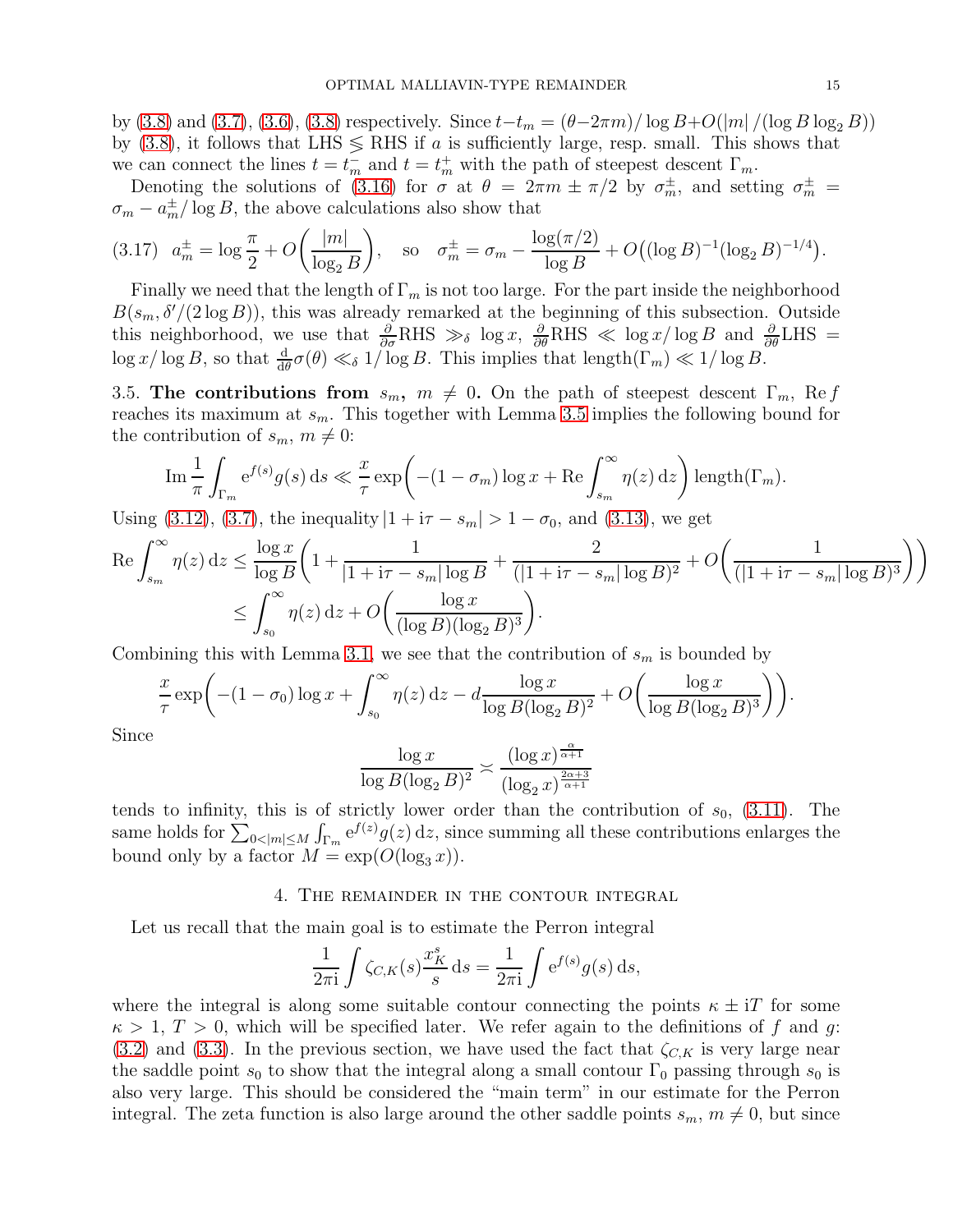these are slightly to the left of  $s_0$ ,  $x^s$  is smaller there. This turned out to be enough to show that the integrals along similar contours  $\Gamma_m$  through  $s_m$ ,  $m \neq 0$  combined are of lower order than the main term.

In this section, we estimate "the remainder", which consists of three parts. First we have to connect the steepest paths  $\Gamma_m$  to each other. This forms one contour near the saddle points, which we have to connect to the "standard" Perron contour  $[\kappa - i T, \kappa + i T]$ . Finally, we also have to estimate the remainder in the effective Perron formula [\(2.5\)](#page-4-4).

4.1. Connecting the steepest paths. Let  $\Upsilon_m$  be the line segment connecting  $\sigma_{m-1}^+ + i t_{m-1}^+$ to  $\sigma_m^- + i t_m^-$  if  $m > 0$ , and connecting  $\sigma_m^+ + i t_m^+$  to  $\sigma_{m+1}^- + i t_{m+1}^-$  if  $m < 0$ . By previous calculations ([\(3.10\)](#page-8-1) and [\(3.17\)](#page-14-2)), we know that the real part on these lines is bounded by  $\sigma_0 - \frac{\log(\pi/2)}{2\log B}$  $\frac{\log(\pi/2)}{2\log B}$ , say. Furthermore, Re  $\int_s^{\infty} \eta(z) dz$  is significantly smaller on these lines than at the saddle points. Indeed, using [\(3.12\)](#page-11-0) and the fact that

$$
\operatorname{Re}\frac{B^{1+i\tau-s}}{1+i\tau-s} = \frac{B^{1-\sigma}}{(1-\sigma)^2 + (t-\tau)^2} \bigg( \cos\big((t-\tau)\log B\big)(1-\sigma) + (t-\tau)\sin\big((t-\tau)\log B\big) \bigg),
$$

we have

(4.1)  
\n
$$
\operatorname{Re} \int_{s}^{\infty} \eta(z) dz = \operatorname{Re} \frac{B^{1+i\tau-s} - 2B^{(1+i\tau-s)/2}}{4(1+i\tau-s) \log B} + O\left(\frac{B^{1-\sigma}}{(\log_{2} B)^{2}}\right)
$$
\n
$$
\leq \frac{(t-\tau)B^{1-\sigma}}{4(1-\sigma)^{2} \log B} + O\left(\frac{B^{1-\sigma}}{(\log_{2} B)^{2}}\right)
$$
\n
$$
\ll \frac{\log x}{(\log B)(\log_{2} B)^{1/4}},
$$

<span id="page-15-1"></span>for  $s \in \Upsilon_m$ . In the first inequality we used that  $\cos((t - \tau) \log B) \leq 0$ , and for the second estimate we used [\(3.7\)](#page-6-3) and that  $\sigma - \sigma_0 \ll 1/\log B$  (which follows from [\(3.17\)](#page-14-2) and [\(3.6\)](#page-6-1)), together with  $(t - \tau)/(1 - \sigma) \ll (\log_2 B)^{-1/4}$ . Using Lemma [3.5](#page-10-2) to bound g, we see that

$$
\sum_{0<|m|\leq M}\int_{\Upsilon_m} e^{f(s)}g(s)\,ds\ll \frac{x}{\tau}\exp\biggl(-(1-\sigma_0)\log x-\frac{\log(\pi/2)}{2}\frac{\log x}{\log B}+O\biggl(\frac{\log x}{(\log B)(\log_2 B)^{1/4}}\biggr)\biggr),
$$

which is negligible with respect to the contribution from  $s_0$ , in view of  $(3.11)$  and  $(3.13)$ .

4.2. Returning to the line  $[\kappa - i T, \kappa + i T]$ . We will now connect the contour near the saddle points to the line  $[\kappa - iT, \kappa + iT]$ . First we need another lemma to bound g.

<span id="page-15-0"></span>**Lemma 4.1.** Suppose  $s = \sigma + it$  satisfies

$$
\sigma \ge 1 - O\left(\frac{\log_2 B_K}{\log B_K}\right), \quad t \ge 0.
$$

Then,

$$
\sum_{k=0}^{K-1} \int_s^{s+1} \left( \eta_k(z) + \tilde{\eta}_k(z) + \xi_k(z) \right) dz + \int_s^{s+1} \left( \tilde{\eta}_K(z) + \xi_K(z) \right) dz - \int_{s+1}^{\infty} \eta_K(z) dz \ll 1.
$$

*Proof.* The sum of the integrals  $\int_{s+1}^{\infty}$  is trivially bounded. Recall that

$$
\int_s^{\infty} \eta_k(z) dz = \frac{1}{4} \int_s^{\infty} \frac{B_k^{1-z} - B_k^{(1-z)/2}}{1 + i\tau_k - z} dz = \frac{1}{4} \int_{1/2}^1 \frac{B_k^{(1+i\tau_k - s)u}}{u} du.
$$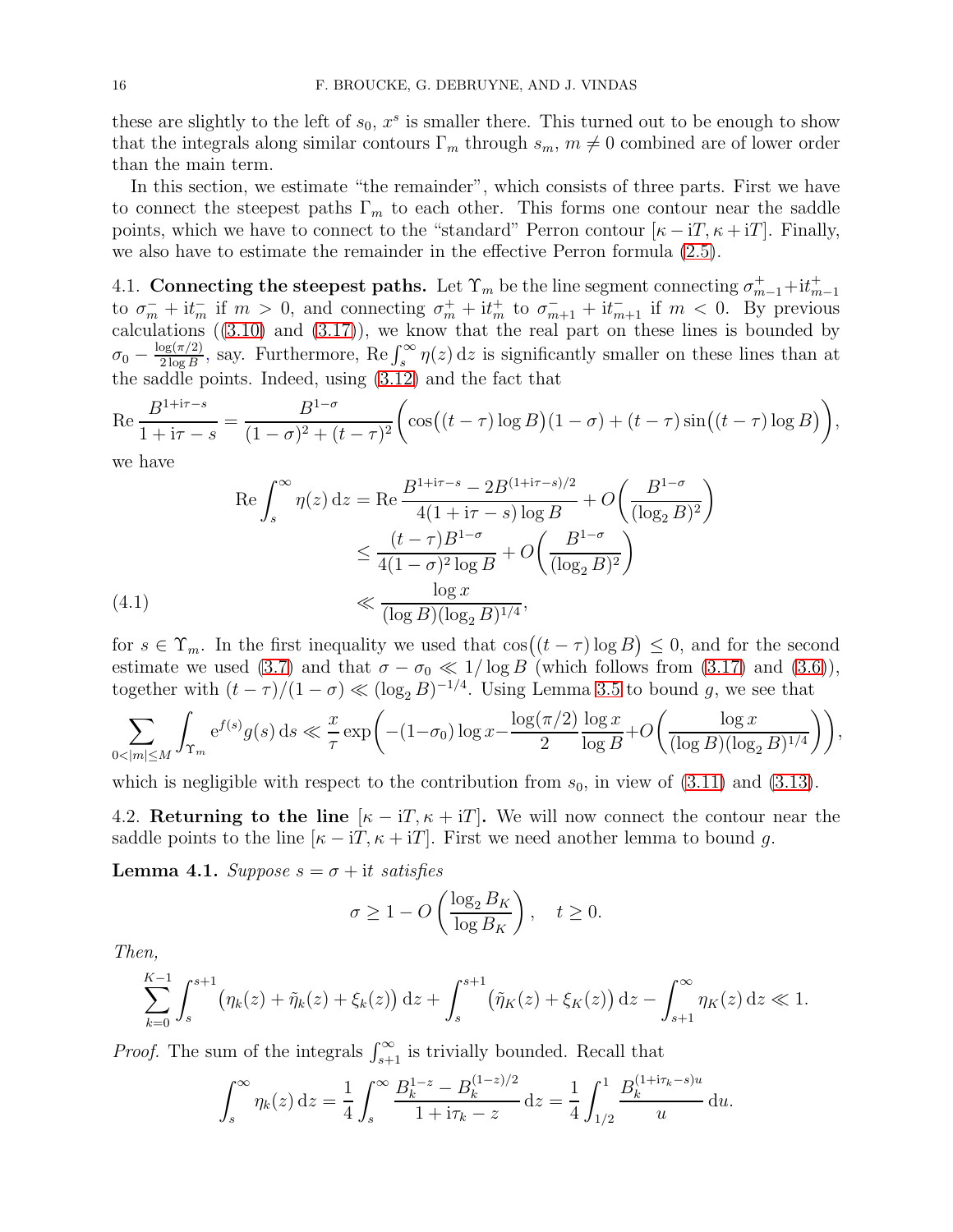Let  $k < K$ . **Case 1:**  $t \leq \tau_k/2$  or  $t \geq 2\tau_k$ . Then the above integral is bounded by

$$
\frac{B_k^{1-\sigma}}{\tau_k \log B_k} \le \frac{1}{\tau_k} \exp\bigg\{O\bigg(\frac{\log_2 B_K}{\log B_K} \log B_k\bigg)\bigg\} \ll \frac{1}{\tau_k},
$$

where the fast growth of  $(B_k)_k$  was used (property [\(a\)\)](#page-4-1).

**Case 2:**  $\tau_k/2 < t < 2\tau_k$ . Then we use the second integral representation for  $\int_s^{\infty} \eta_k(z) dz$ and get the bound  $B_k^{1-\sigma} \ll 1$ . This case occurs at most once.

Since  $\sum_{k} (1/\tau_k)$  converges, this deals with the terms involving  $\eta_k$ ; bounding the terms with  $\tilde{\eta}_k, k \leq K$  is completely analogous, except that in this case we can always use the bound from **Case 1** since  $|1 - i\tau_k - s| \gg \tau_k$  (since  $t \ge 0$ ). Also

$$
\int_s^{\infty} \tilde{\eta}_K(z) dz \ll \frac{1}{\tau_K} \exp(O(\log_2 B_K)) = \exp\big(O(\log_2 B_K) - c(\log B_K)^{\alpha}\big) \ll 1.
$$

Finally for  $k \leq K$ ,

$$
\int_{s}^{\infty} \xi_{k}(z) dz = -\frac{1}{2} \int_{1}^{\log C_{k}/\log B_{k}} \frac{B_{k}^{(1-s)u}}{u} du \ll \left( \frac{\log C_{k}}{\log B_{k}} - 1 \right) C_{k}^{1-\sigma}
$$
  

$$
\ll \exp \left\{ -2c(\log B_{k})^{\alpha} + O\left( \frac{\log_{2} B_{K}}{\log B_{K}} \log C_{k} \right) \right\} \ll \exp \left( -c(\log B_{k})^{\alpha} \right) = \frac{1}{\tau_{k}},
$$

where we used  $(2.3)$ .

Recall that we have set  $M = \lfloor (\log_2 B)^{3/4} \rfloor$ . Set  $T_1^{\pm} = t_{\pm M}^{\pm}$ . We now connect the point  $\sigma_{-M}^- + iT_1^-$  to some point on the real axis<sup>[7](#page-16-0)</sup>, and  $\sigma_M^+ + iT_1^+$  to the point  $\kappa + iT$  by a number of line segments ( $\kappa$  and T will be specified later). In what follows, we will use expressions in the style "The segment  $\Delta$  contributes  $\ll F$ , which is negligible", by which we mean that  $\int_{\Delta} e^{f(s)} g(s) ds \ll F$  and that F is of lower order than the contribution of  $s_0$  [\(3.11\)](#page-11-1). We will also apply Lemma [4.1](#page-15-0) repeatedly, without referring to it each time.

First we connect  $\sigma_M^+ + iT_1^+$  to  $\sigma_0 + iT_1^+$ , and similarly  $\sigma_{-M}^- + iT_1^-$  to  $\sigma_0 + iT_1^-$ . By [\(4.1\)](#page-15-1), this contributes

$$
\ll \frac{x^{\sigma_0}}{\tau} \exp\bigg( O\bigg( \frac{\log x}{(\log B)(\log_2 B)^{1/4}} \bigg) \bigg),
$$

which is negligible. Next, set  $T_2^{\pm} = \tau \pm \exp((\log B)^{\alpha/2})$ ,  $\Delta_1^+ = [\sigma_0 + iT_1^+, \sigma_0 + iT_2^+]$ ,  $\Delta_1^- =$  $[\sigma_0 + iT_2^-,\sigma_0 + iT_1^-]$ . We require a better bound for  $\int_s^{\infty} \eta(z) dz$  on these lines. Integrating by parts, one sees that

$$
\int_{s}^{\infty} \eta(z) dz = \frac{1}{4} \int_{s}^{\infty} \frac{B^{1-z} - B^{(1-z)/2}}{1 + i\tau - z} dz = \frac{B^{1-s} - 2B^{(1-s)/2}}{4(1 + i\tau - s)(\log B)} + O\left(\frac{(\log B)^{\alpha}}{(\log_2 B)^2}\right),
$$

if Re  $s = \sigma_0$ . If  $|t - \tau_K| \ge (\log_2 B)^{3/4} / (2 \log B)$  say, then for some  $r > 0$ ,

$$
\frac{1}{|1+i\tau - s|} \le \frac{1}{1-\sigma_0} \left(1 - r \left(\frac{t-\tau}{1-\sigma_0}\right)^2\right) \le \frac{1}{1-\sigma_0} \left(1 - \frac{r/4}{(\log_2 B)^{1/2}}\right).
$$

<span id="page-16-0"></span><sup>&</sup>lt;sup>7</sup>The "complete" contour will consist of the contour described in this section in the upper half plane, together with its reflection across the real axis in the lower half plane. As mentioned before, it suffices to only consider the part in the upper half plane, since  $\zeta_{C,K}(\overline{s}) = \zeta_{C,K}(s)$ .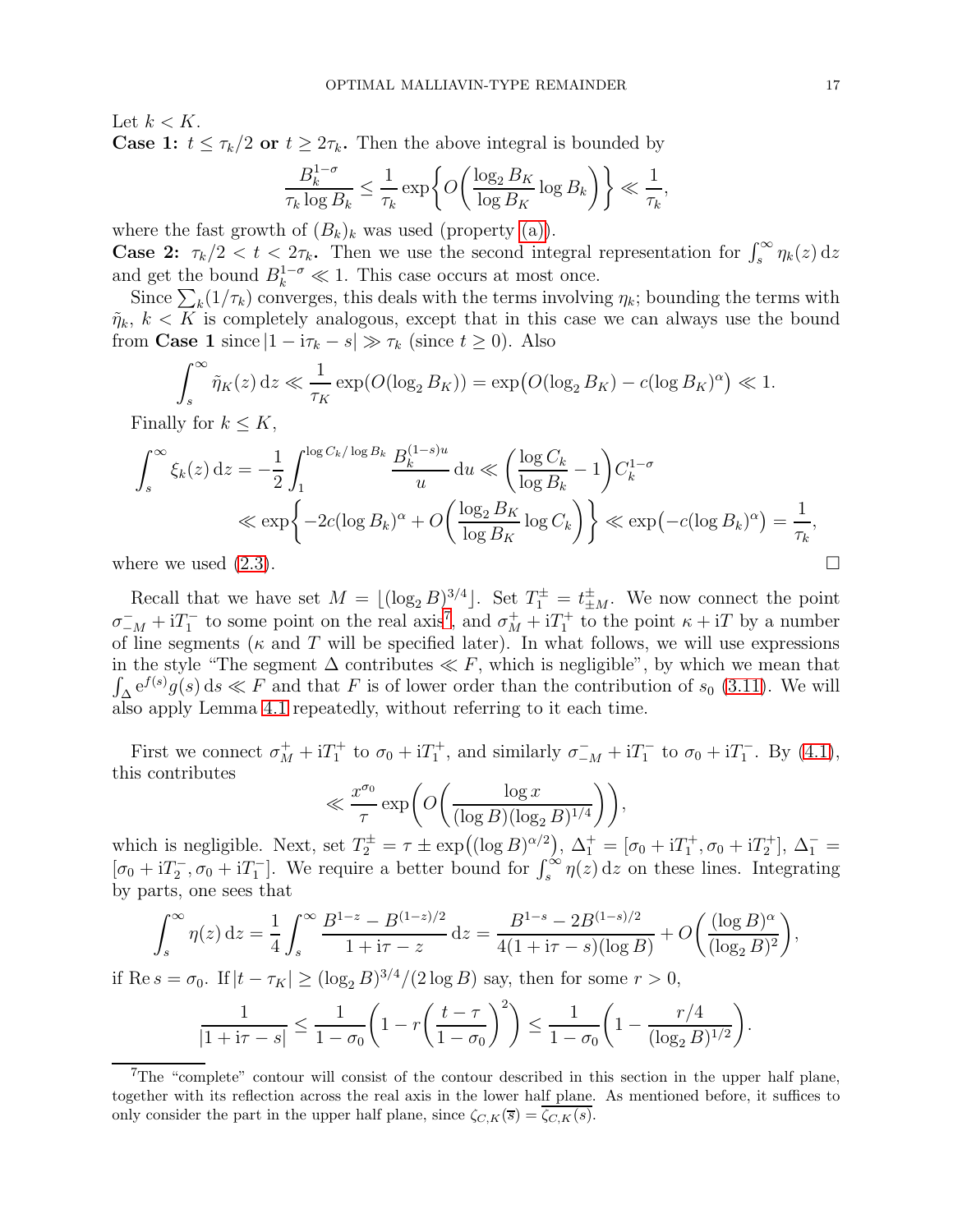Hence,

$$
\operatorname{Re} \int_{s}^{\infty} \eta(z) dz \le \frac{\log x}{\log B} \left( 1 - \frac{r/4}{(\log_2 B)^{1/2}} \right) + O\left( \frac{\log x}{(\log B)(\log_2 B)} \right).
$$

If furthermore  $|t - \tau| \geq 1$ , then

$$
\operatorname{Re} \int_s^{\infty} \eta(z) \, \mathrm{d}z \ll \frac{B^{1-\sigma_0}}{\log B} \asymp (\log B)^{\alpha-1} \ll 1.
$$

These bounds imply that the contribution from  $\Delta_1^{\pm}$  is

$$
\ll \frac{x^{\sigma_0}}{\tau} \bigg\{ \exp\bigg( \frac{\log x}{\log B} \bigg( 1 - \frac{r/4}{(\log_2 B)^{1/2}} \bigg) + O\bigg( \frac{\log x}{(\log B)(\log_2 B)} \bigg) \bigg) + \exp\big((\log B)^{\alpha/2}\big) \bigg\},
$$

which is admissible. Next, we set

$$
\sigma' = \sigma_0 - 2 \frac{c(\log B)^{\alpha}}{\log x} = \sigma_0 - O\left(\frac{\log_2 B}{\log B}\right)
$$

,

so that  $x^{\sigma'} = x^{\sigma_0}/\tau^2$ . Set  $\Delta_2^{\pm} = [\sigma' + iT_2^{\pm}, \sigma_0 + iT_2^{\pm}]$ . For  $\sigma \geq 1 - O(\log_2 B/\log B)$  and  $|t - \tau| \geq \exp((\log B)^{\alpha/2}),$ 

$$
\operatorname{Re}\int_{s}^{\infty}\eta(z)\,\mathrm{d}z\ll\exp\bigl(-(\log B)^{\alpha/2}+O(\log_{2}B)\bigr)\ll1,
$$

so the contribution from  $\Delta_2^{\pm}$  is  $\ll x^{\sigma_0}/\tau$ , which is negligible. Let now  $T_3^+ = x^2$ ,  $\Delta_3^+ =$  $[\sigma' + iT_2^+, \sigma' + iT_3^+]$ , and  $\Delta_3^- = [\sigma', \sigma' + iT_2^-]$ . We have that

$$
\int_{\Delta_3^+} \ll x^{\sigma'} \int_{T_2^+}^{T_3^+} \frac{dt}{t} \ll \frac{x^{\sigma_0}}{\tau^2} \log x,
$$
  

$$
\int_{\Delta_3^-} \ll x^{\sigma'} \left( \int_1^{T_2^-} \frac{dt}{t} + \frac{1}{|\sigma' - 1|} \right) \ll \frac{x^{\sigma_0}}{\tau^2} \left( (\log B)^{\alpha} + \frac{\log B}{\log_2 B} \right).
$$

Both of these are admissible. Finally we set  $\Delta_4^+ = [\sigma' + iT_3^+, 3/2 + iT_3^+]$ . This segment only contributes  $\ll x^{3/2}/T_3^+ = 1/\sqrt{x}$ .

<span id="page-17-0"></span>We have now connected our contour to the line  $[\kappa - iT, \kappa + iT]$ , with  $\kappa = 3/2$  and  $T =$  $T_3^+ = x^2$ .

## 5. Conclusion of the analysis of the continuous example

By an effective Perron formula, e.g. [\[15,](#page-24-15) Theorem II.2.3], we have that  $8$ 

$$
N_{C,K}(x) = \frac{1}{2} (N_{C,K}(x^+) + N_{C,K}(x^-))
$$
  
= 
$$
\frac{1}{2\pi i} \int_{\kappa - iT}^{\kappa + iT} \zeta_{C,K}(s) \frac{x^s}{s} ds + O\left(x^{\kappa} \int_{1^-}^{\infty} \frac{1}{u^{\kappa} (1 + T |\log(x/u)|)} dN_{C,K}(u)\right).
$$

We apply it with  $x = x_K$ ,  $\kappa = 3/2$ , and  $T = (x_K)^2$ . Let us first deal with the error term in the effective Perron formula. We have for every  $K$ :

$$
dN_{C,K}(u) = \exp^*(d\Pi_{C,K}(u)) \le \exp^*(2 d\text{Li}(u)) = (\delta_1(u) + du) * (\delta_1(u) + du) = \delta_1(u) + 2 du + \log u du.
$$

<span id="page-17-1"></span><sup>&</sup>lt;sup>8</sup>The theorem in [\[15\]](#page-24-15) is only formulated in terms of discrete measures  $dA = \sum_n a_n \delta_n$ . One can easily verify that the result holds for general measures of locally bounded variation dA, upon replacing  $\sum_n \ldots |a_n|$ by  $\int_{1}^{\infty} \ldots |dA|$ .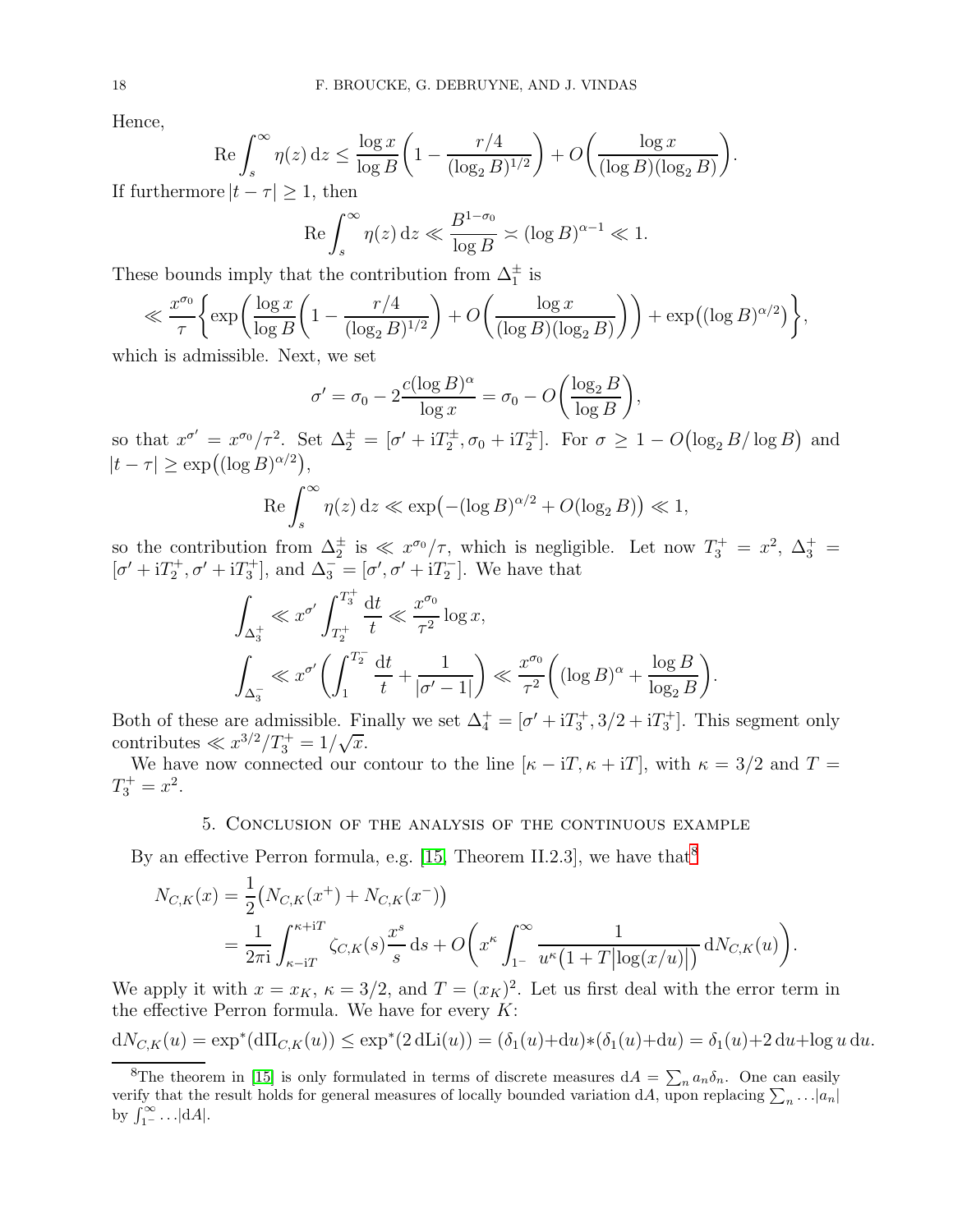Hence this error term is bounded by

$$
\frac{x^{3/2}}{T \log x} + x^{3/2} \left( \int_1^{x/2} + \int_{x/2}^{x-1} + \int_{x-1}^{x+1} + \int_{x+1}^{\infty} \right) \frac{2 + \log u}{u^{3/2} (1 + T |\log(x/u)|)} du
$$
  

$$
\ll \frac{1}{\sqrt{x} \log x} + x^{3/2} \left( \frac{1}{x^2} + \frac{\log x}{x^{3/2}} \right) \ll \log x.
$$

We shift the contour in the integral to the contour described in the previous (sub)sections. We showed that the integral along the shifted contour has sign  $(-1)^K$ , and has absolute value bounded from below by

$$
x_K \exp\bigg\{-(c(\alpha+1))^{\frac{1}{\alpha+1}}(\log x_K \log_2 x_K)^{\frac{\alpha}{\alpha+1}}\bigg(1+\frac{\alpha}{\alpha+1}\frac{\log_3 x_K}{\log_2 x_K}+O\bigg(\frac{1}{\log_2 x_K}\bigg)\bigg)\bigg\},
$$

see [\(3.14\)](#page-12-0). Shifting the contour also gives a contribution from the pole at  $s = 1$ , which is  $\rho_{C,K}x_K$ , where

$$
\rho_{C,K} = \text{Res}_{s=1} \zeta_{C,K}(s) = \exp \biggl( \sum_{k=0}^K \int_1^2 \bigl( \eta_k(z) + \tilde{\eta}_k(z) + \xi_k(z) \bigr) \, \mathrm{d}z \biggr).
$$

To conclude the analysis of the continuous example  $(\Pi_C, N_C)$ , we need to show that the oscillation result holds for  $N_C$ , i.e. that  $N_C(x) - \rho_C x$  displays the desired oscillation. The density  $\rho_C$  of  $N_C$  equals the right hand residu of  $\zeta_C$  at  $s = 1$ , that is  $\lim_{s\to 1^+}(s-1)\zeta_C(s)$ (see e.g. [\[10,](#page-24-2) Theorem 7.3]):

$$
\rho_C = \exp\bigg(\sum_{k=0}^{\infty} \int_1^2 \big(\eta_k(z) + \tilde{\eta}_k(z) + \xi_k(z)\big) \,\mathrm{d}z\bigg).
$$

Now

$$
\int_{1}^{2} \left(\eta_{k}(s) + \tilde{\eta}_{k}(z)\right) dz \ll \int_{1}^{2} \frac{B_{k}^{1-z} - B_{k}^{(1-z)/2}}{1 \pm i\tau_{k} - z} dz \ll \frac{1}{\tau_{k} \log B_{k}},
$$

$$
\int_{1}^{2} \xi_{k}(z) dz = \frac{1}{2} \int_{\log B_{k}}^{\log C_{k}} \frac{e^{-u} - 1}{u} du \ll \frac{\log C_{k} - \log B_{k}}{\log B_{k}} \ll \frac{1}{\tau_{k}^{2}},
$$

where we used  $(2.3)$  in the last step. By property  $(a)$ , we may assume that

$$
\sum_{k=K+1}^{\infty} \frac{1}{\tau_k \log B_k} \le \frac{2}{\tau_{K+1} \log B_{K+1}} \le \frac{1}{x_K}.
$$

Hence

$$
N_C(x_K) - \rho_C x_K = N_{C,K}(x_K) - \rho_{C,K} x_K + (\rho_{C,K} - \rho_C) x_K
$$
  
=  $\Omega_{\pm} \left( x_K \exp\left( - (c(\alpha + 1))^{\frac{1}{\alpha + 1}} (\log x_K \log_2 x_K)^{\frac{\alpha}{\alpha + 1}} (1 + \dots) \right) \right) + O(1).$ 

This concludes the proof of the existence of a continuous Beurling prime system satisfying [\(1.5\)](#page-1-6) and [\(1.6\)](#page-2-3).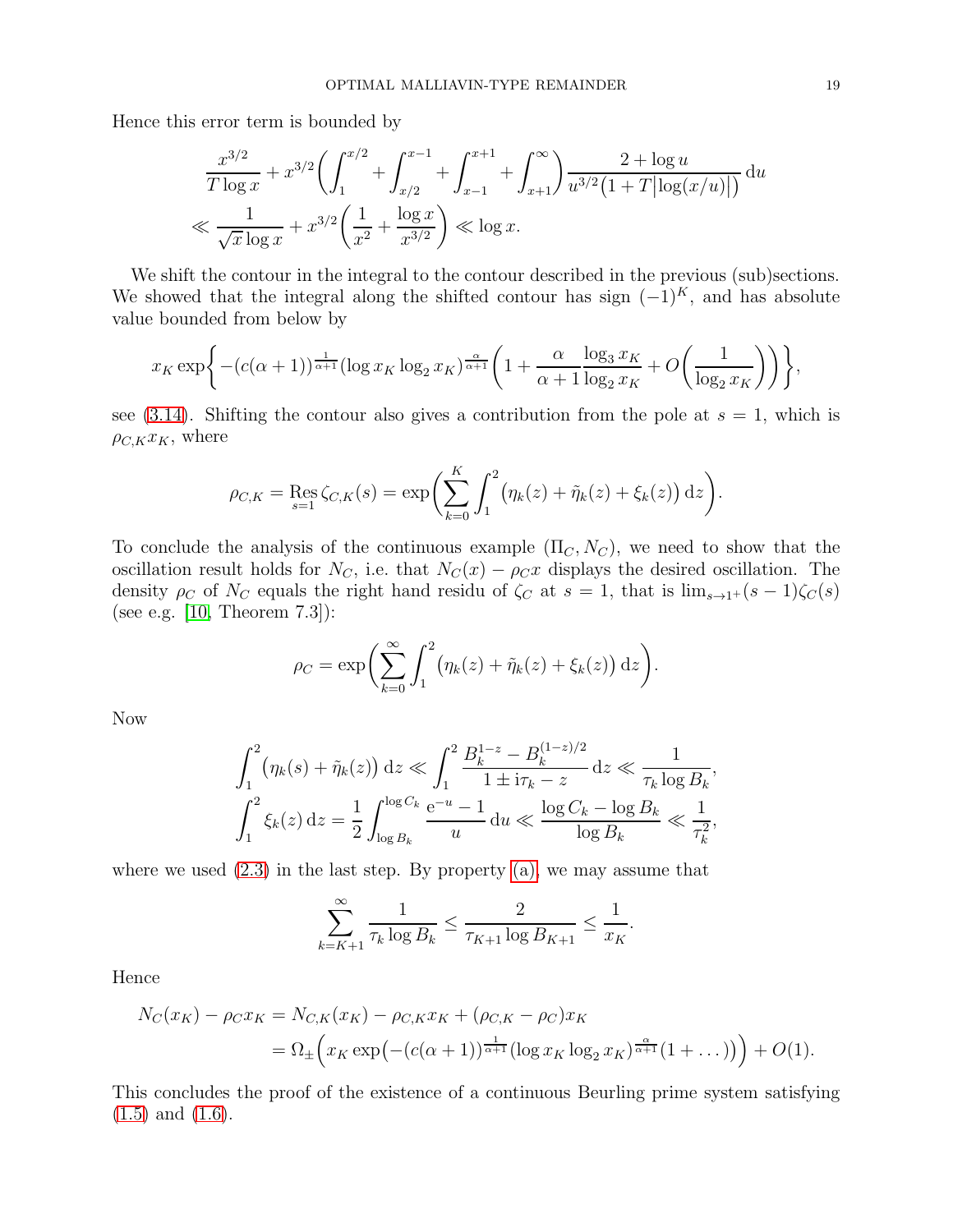### 6. The discrete example

<span id="page-19-0"></span>We will now show the existence of a *discrete* Beurling prime system  $(\Pi, N)$  arising from a sequence of Beurling primes  $1 < p_1 \leq p_2 \leq \ldots$  and satisfying [\(1.5\)](#page-1-6) and [\(1.6\)](#page-2-3). This will be done by approximating the continuous system  $(\Pi_C, N_C)$  with a discrete one via a probabilistic procedure devised by the first and third named authors in [\[6\]](#page-24-11). This random approximation method is an improvement of that of Diamond, Montgomery, and Vorhauer  $[9, \text{Section 7}]$  $[9, \text{Section 7}]$  (see also Zhang  $[16, \text{Section 2}]$ ). We also use a trick introduced by the authors in [\[5,](#page-24-9) Section 6] in order to control the argument of the zeta function at some specific points; this is done by adding a well-chosen prime finitely many times to the system.

Given a non-decreasing right-continuous function F, which tends to  $\infty$  and satisfies  $F(1)$  = 0 and  $F(x) \ll x/\log x$ , the approximation procedure from [\[6\]](#page-24-11) guarantees the existence of a sequence of Beurling primes  $\mathcal{P}_D = (p_j)_j$  with counting function  $\pi_D$  satisfying

<span id="page-19-4"></span>
$$
(6.1) \qquad \qquad |\pi_D(x) - F(x)| \ll 1,
$$

<span id="page-19-3"></span>(6.2) 
$$
\forall y \ge 1, \forall t \ge 0 : \left| \sum_{p_j \le y} p_j^{-it} - \int_1^y u^{-it} dF(u) \right| \ll \sqrt{y} + \sqrt{\frac{y \log(|t|+1)}{\log(y+1)}}.
$$

We will apply this with<sup>[9](#page-19-2)</sup>  $F = \pi_C$ , where  $\pi_C$  is defined as

$$
\pi_C(x) = \sum_{\nu=1}^{\infty} \frac{\mu(\nu)}{\nu} \Pi_C(x^{1/\nu}), \quad \text{ so that } \quad \Pi_C(x) = \sum_{\nu=1}^{\infty} \frac{\pi_C(x^{1/\nu})}{\nu}.
$$

Here,  $\mu$  stands for the classical Möbius function.

<span id="page-19-1"></span>**Lemma 6.1.** The function  $\pi_C$  is non-decreasing, right-continuous, tends to  $\infty$ , and satisfies  $\pi_C(1) = 0$  and  $\pi_C(x) \ll x/\log x$ .

*Proof.* We only need to show that  $\pi_C$  is non-decreasing, the other assertions are obvious. Using the series expansion  $\text{Li}(x) = \sum_{n=1}^{\infty}$  $(\log x)^n$  $\frac{\log x}{n!n}$ , we have

$$
\pi_C(x) = \text{li}(x) + \sum_{k=0}^{\infty} \sum_{\nu=1}^{\infty} \big( r_{k,\nu}(x) + s_{k,\nu}(x) \big),
$$

where

$$
\operatorname{li}(x) = \sum_{\nu=1}^{\infty} \frac{\mu(\nu)}{\nu} \operatorname{Li}(x^{1/\nu}) = \sum_{n=1}^{\infty} \frac{(\log x)^n}{n! n \zeta(n+1)} \quad (\zeta \text{ being the ordinary Riemann zeta function});
$$

$$
r_{k,\nu}(x) = \begin{cases} \frac{\mu(\nu)}{2\nu} \int_{A_k}^{x^{1/\nu}} \frac{1 - u^{-1}}{\log u} \cos(\tau_k \log u) \, \mathrm{d}u & \text{for } A_k^{\nu} \le x < B_k^{\nu}, \\ 0 & \text{otherwise}; \end{cases}
$$

$$
s_{k,\nu}(x) = \begin{cases} \frac{\mu(\nu)}{2\nu} \left( \int_{A_k}^{B_k} \frac{1 - u^{-1}}{\log u} \cos(\tau_k \log u) \, \mathrm{d}u + \left( \mathrm{Li}(B_k) - \mathrm{Li}(x^{1/\nu}) \right) \right) & \text{for } B_k^{\nu} \le x < C_k^{\nu}, \\ 0 & \text{otherwise.} \end{cases}
$$

<span id="page-19-2"></span><sup>&</sup>lt;sup>9</sup>If  $\alpha < 1$  or  $\alpha = 1$  and  $c \leq 1/2$ , we can apply the method with  $F = \Pi_C$ , since  $\Pi_D(x) - \pi_D(x) \ll \sqrt{x} \ll 1$  $x \exp(-c(\log x)^{\alpha})$ , so that Lemma [6.1](#page-19-1) is not needed. In this case the method of Diamond, Montgomery, and Vorhauer, which yields [\(6.2\)](#page-19-3) and [\(6.1\)](#page-19-4) with the bound 1 replaced by  $\sqrt{x}$ , also suffices.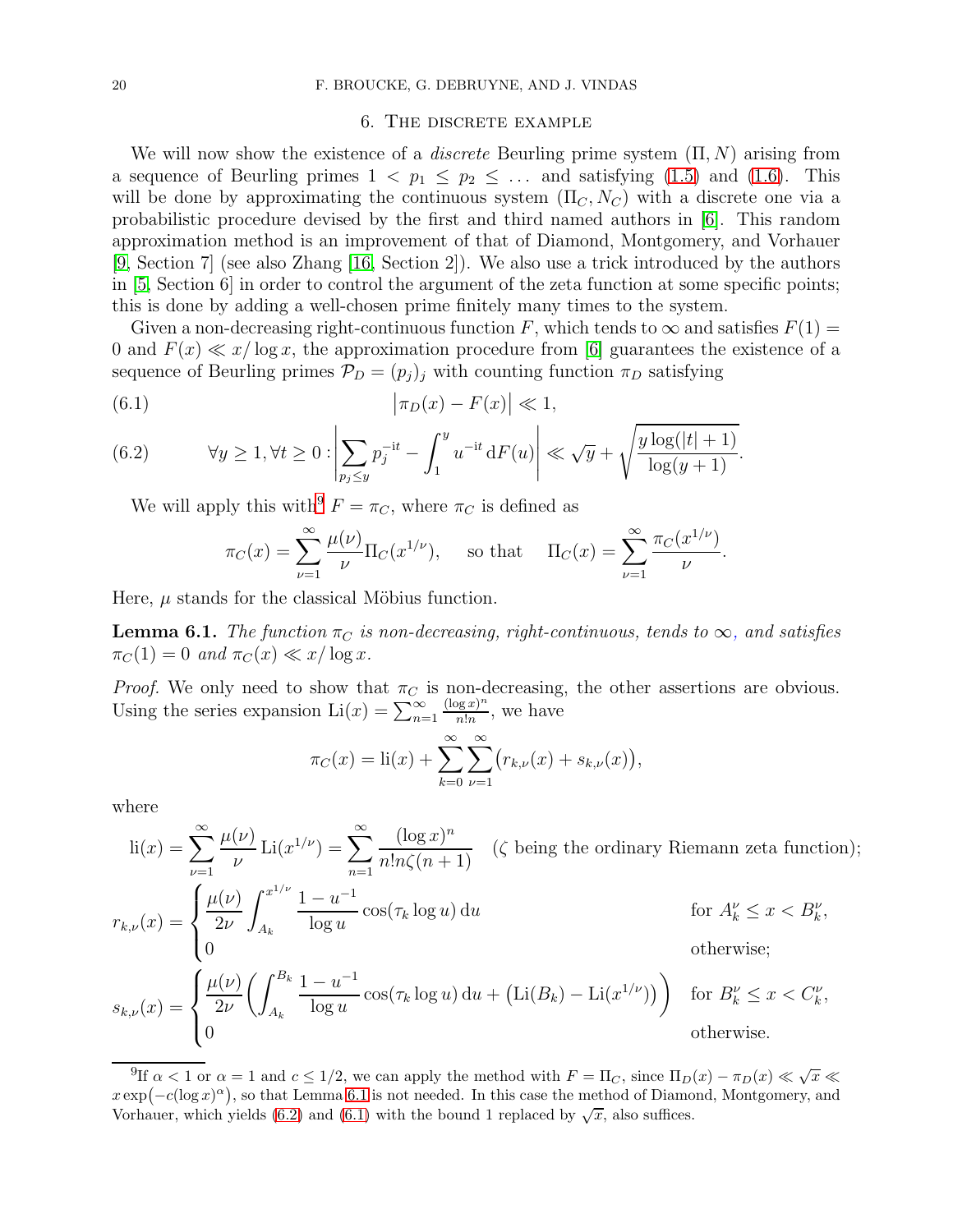We have  $\text{supp}(r_{k,\nu} + s_{k,\nu}) = [A_k^{\nu}, C_k^{\nu}] =: I_{k,\nu}$ . The function  $\pi_C$  is absolutely continuous, so it will follow that it is non-decreasing if we show that  $\pi'_{\mathcal{C}}$  is non-negative. If x is contained in no  $I_{k,\nu}$ , then  $\pi'_{\mathcal{C}}(x) = \text{li}'(x) > 0$ . Suppose now the contrary, and let m be the largest integer such that  $x \in I_{k,m}$  for some  $k \geq 0$ . Note that  $m \leq \log x / \log A_0$ . Since for each  $\nu \leq m$ , there is at most one value of k for which  $x \in I_{k,\nu}$ , we have

$$
\left| \left( \sum_{k=0}^{\infty} \sum_{\nu=1}^{\infty} (r_{k,\nu}(x) + s_{k,\nu}(x)) \right)' \right| \leq \frac{1}{2} \sum_{\substack{k,\nu \\ x \in I_{k,\nu}}} \frac{1 - x^{-1/\nu}}{\nu \log x} x^{1/\nu - 1} \leq \frac{1}{2 \log x} \left( 1 + \frac{\log_2 x}{\sqrt{x}} \right).
$$

On the other hand,

$$
\text{li}'(x) \ge \frac{1}{\zeta(2)} \frac{1 - x^{-1}}{\log x} \ge 0.6 \frac{1 - x^{-1}}{\log x},
$$

and together with  $x \ge A_0$ , this implies that  $\pi'_C(x) > 0$  (we may assume that  $A_0$  is sufficiently large).

Applying the discretization procedure to  $F = \pi_C$  shows the existence of a sequence of Beurling primes  $\mathcal{P}_D = (p_i)_i$  with counting function  $\pi_D$  satisfying [\(6.1\)](#page-19-4) and [\(6.2\)](#page-19-3). Denote the Riemann prime counting function of  $\mathcal{P}_D$  by  $\Pi_D$ , and set

$$
d\Pi_{D,K}(u) = \sum_{p_j^{\nu} < A_{K+1}} \frac{1}{\nu} \delta_{p_j^{\nu}}(u) + \chi_{[A_{K+1}, \infty)}(u) \, d\text{Li}(u),
$$

where  $\chi_E$  denotes the characteristic function of the set E. Let  $\log \zeta_{D,K}(s)$  be the Mellin-Stieltjes transform of  $d\Pi_{D,K}$ . Set

$$
S_l = \left[l\frac{\pi}{80} - \frac{\pi}{160}, l\frac{\pi}{80} + \frac{\pi}{160}\right) + 2\pi\mathbb{Z} \quad \text{for } l = 0, 1, \dots, 159.
$$

Then for some l (resp. r), we have that for infinitely many even (resp. odd) values of K

Im 
$$
(\log \zeta_{D,K}(1 + i\tau_K) - \log \zeta_{C,K}(1 + i\tau_K)) \in S_l
$$
 (resp.  $S_r$ ).

Assume without loss of generality that  $l \geq r$ . Then there exists a number q, close to 80/ $\pi$ , such that

<span id="page-20-0"></span>(6.3) 
$$
\left|\operatorname{Im}(-l\log(1-q^{-(1+i\tau_K)})) + l\frac{\pi}{80}\right| < \frac{\pi}{40} \quad \text{if } K \text{ is even},
$$

<span id="page-20-1"></span>(6.4) 
$$
\left|\operatorname{Im}(-l\log(1-q^{-(1+i\tau_K)})) + r\frac{\pi}{80}\right| < \frac{\pi}{40} \text{ if } K \text{ is odd.}
$$

We refer to [\[5,](#page-24-9) Section 6] for a proof of this statement. That proof only requires some fast growth of the sequence  $(\tau_k)_k$ , which we may assume.

We define our final prime system  $P$  as the prime system obtained by adding the prime q with multiplicity l to the system  $\mathcal{P}_D$ . Denote its Riemann prime counting function by  $\Pi$ , and its integer counting function by  $N$ . We have

$$
\Pi(x) = \Pi_D(x) + O(\log_2 x) = \Pi_C(x) + O(\log_2 x),
$$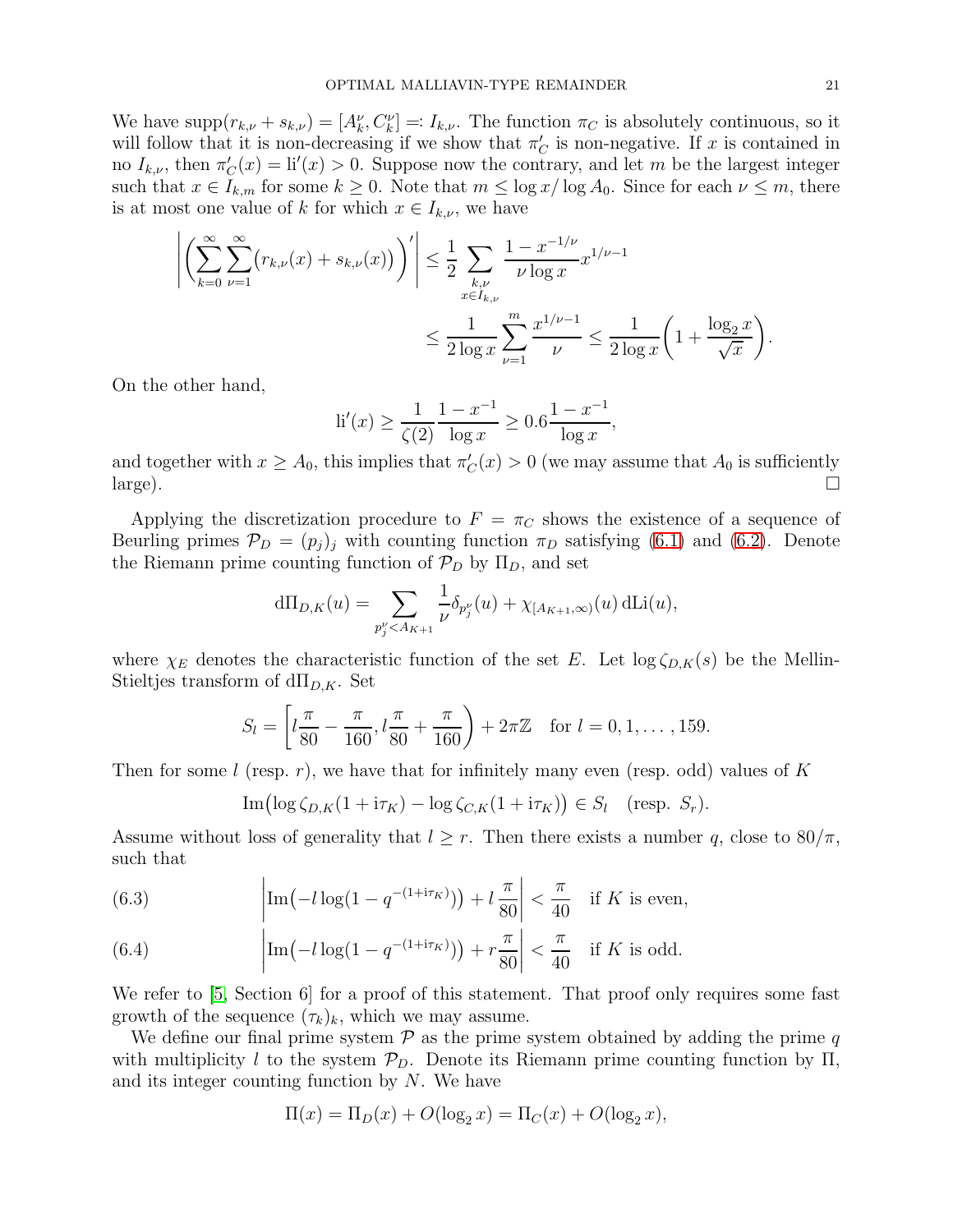where in the last step we used [\(6.1\)](#page-19-4). Since  $\Pi_C$  satisfies [\(1.5\)](#page-1-6), it is clear that  $\Pi$  also satisfies<sup>[10](#page-21-0)</sup> [\(1.5\)](#page-1-6)

Set

$$
d\Pi_K(u) = d\Pi_{D,K}(u) + l \sum_{q^{\nu} < A_{K+1}} \frac{1}{\nu} \delta_{q^{\nu}}(u).
$$

If  $x < A_{K+1}$ ,  $N(x) = N_K(x)$ , and applying the effective Perron formula gives that for  $\kappa > 1$ and  $T \geq 0$ 

$$
\frac{1}{2}(N(x^{+}) + N(x^{-})) = \frac{1}{2\pi i} \int_{\kappa - iT}^{\kappa + iT} \zeta_{C,K}(s) \frac{x^{s}}{s} \exp\left(\log \zeta_{K}(s) - \log \zeta_{C,K}(s)\right) ds
$$
\n
$$
+ O\left(x^{\kappa} \int_{1^{-}}^{\infty} \frac{1}{u^{\kappa} (1 + T|\log(x/u)|)} dN_{K}(u)\right).
$$
\n(6.5)

<span id="page-21-1"></span>We will shift the contour of the first integral to one which is (up to some of the line segments  $\Delta_i^+$ <sup>+</sup>) identical to the contour considered in the analysis of the continuous example  $\Pi_C$ . One can then repeat the whole analysis in Sections [3](#page-5-0) and [4](#page-14-0) to estimate this integral, provided that we have a good bound on  $\left[\exp(\log \zeta_K(s) - \log \zeta_{C,K}(s))\right]$ , and that  $\arg(\exp(\log \zeta_K(s) - \zeta_{C,K}(s)))$  $\log \zeta_{C,K}(s)$ ) is sufficiently small for s on the steepest path  $\Gamma_0$ . We now show that this is the case.

Integrating by parts and using that  $d\Pi_K = d\Pi_{C,K}$  on  $[A_{K+1}, \infty)$  and  $d\Pi_{C,K} = d\Pi_C$  on [1,  $A_{K+1}$ ], we see that for  $\sigma > 1/2$ ,

$$
\log \zeta_K(s) - \log \zeta_{C,K}(s) = \int_1^{A_{K+1}} y^{-s} d(\Pi_K(y) - \Pi_{C,K}(y))
$$
  
=  $O(1) + \int_1^{A_{K+1}} y^{-s} d(\Pi_K(y) - \pi_K(y)) - \int_1^{A_{K+1}} y^{-s} d(\Pi_C(y) - \pi_C(y))$   
+  $\int_1^{A_{K+1}} y^{-\sigma} d(\sum_{p_j \le y} p_j^{-it} - \int_1^y u^{-it} d\pi_C(u)).$ 

The bound [\(6.2\)](#page-19-3) and the fact that  $d(\Pi_K - \pi_K)$ ,  $d(\Pi_C - \pi_C)$  are positive measures now imply that uniformly for  $\sigma \geq 3/4$ , say,

(6.6) 
$$
\left|\log \zeta_K(s) - \log \zeta_{C,K}(s)\right| \leq D\sqrt{\log(|t|+2)},
$$

where  $D > 0$  is a constant which depends on the implicit constant in [\(6.2\)](#page-19-3), but which is independent of K. Similarly,

<span id="page-21-2"></span>
$$
(\log \zeta_K(s))' - (\log \zeta_{C,K}(s))' \ll \sqrt{\log(|t|+2)}.
$$

Also, for infinitely many even and odd  $K$ ,

Im 
$$
(\log \zeta_K (1 + i\tau_K) - \log \zeta_{C,K} (1 + i\tau_K))
$$
  
= Im  $\left\{ \log \zeta_{D,K} (1 + i\tau_K) - \log \zeta_{C,K} (1 + i\tau_K) - l \log (1 - q^{-(1+i\tau_K)}) \right\}$   
+  $l \left( \log (1 - q^{-(1+i\tau_K)}) + \sum_{q^{\nu} < A_{K+1}} \frac{q^{-\nu(1+i\tau_K)}}{\nu} \right) \right\} \in \left[ -\frac{6\pi}{160}, \frac{6\pi}{160} \right] + 2\pi \mathbb{Z},$ 

<span id="page-21-0"></span><sup>10</sup>Recall that in the case  $\alpha = c = 1$ , we have altered the error term in the PNT [\(1.5\)](#page-1-6) to  $O(\log_2 x)$ .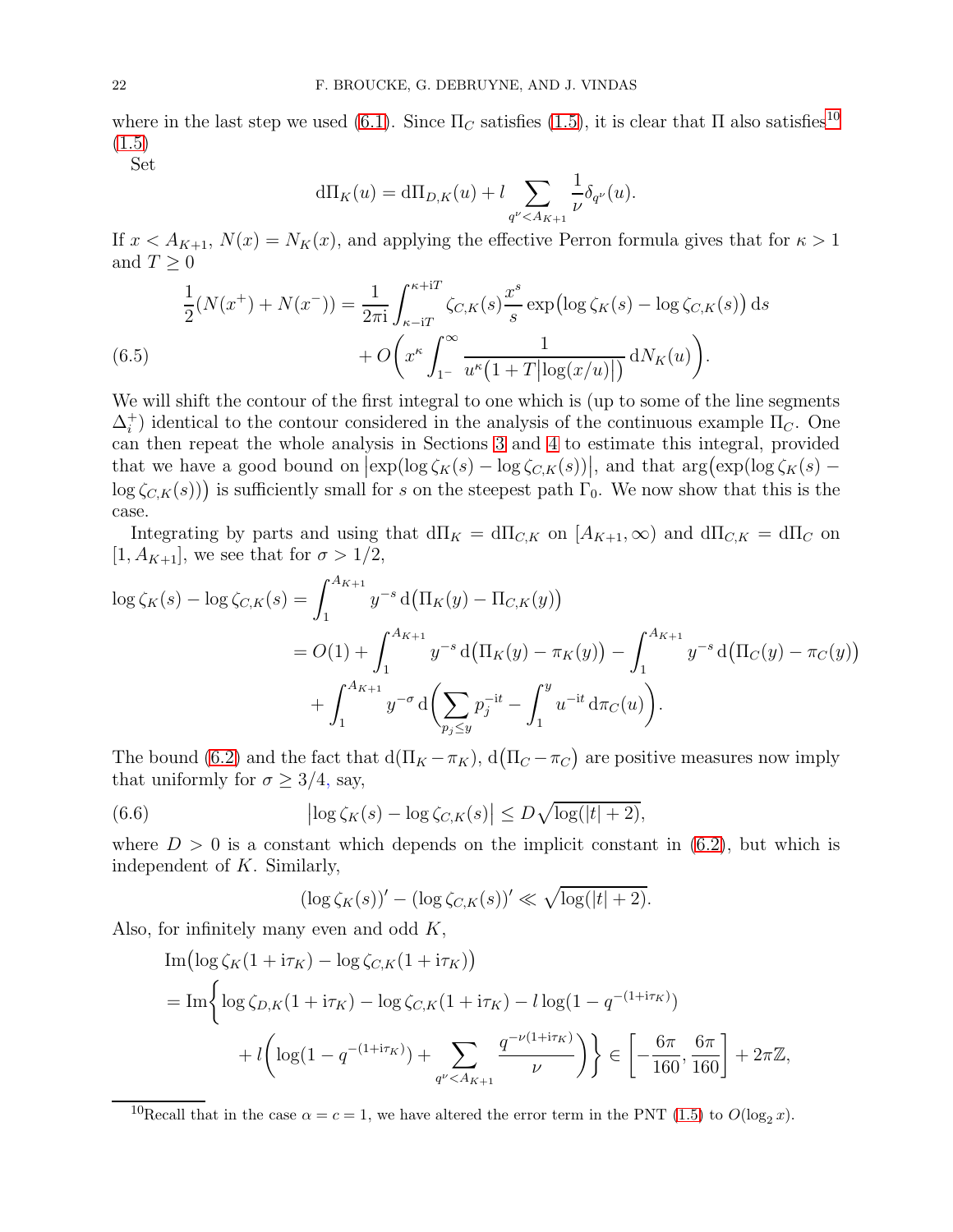by  $(6.3)$  and  $(6.4)$  and since

$$
l \left| \log(1 - q^{-(1+i\tau_K)}) + \sum_{q^{\nu} < A_{K+1}} \frac{q^{-\nu(1+i\tau_K)}}{\nu} \right| \ll (1/q)^{\frac{\log A_{K+1}}{\log q}} < \frac{\pi}{160},
$$

say. Let now  $s \in \Gamma_0$ , the steepest path through  $s_0$ . Then  $|s - (1 + i\tau_K)| \ll \log_2 B_K / \log B_K$ , and

$$
\log \zeta_K(s) - \log \zeta_{C,K}(s) = \log \zeta_K(1 + i\tau_k) - \log \zeta_{C,K}(1 + i\tau_K) + \int_{1 + i\tau_K}^s \left(\log \zeta_K(z) - \log \zeta_{C,K}(z)\right)' dz
$$

$$
= \log \zeta_K(1 + i\tau_k) - \log \zeta_{C,K}(1 + i\tau_K) + O\left(\sqrt{\log \tau_K} \frac{\log_2 B_K}{\log B_K}\right),
$$

so for such s,

Im
$$
(\log \zeta_K(s) - \log \zeta_{C,K}(s)) \in \left[-\frac{7\pi}{160}, \frac{7\pi}{160}\right] + 2\pi\mathbb{Z}.
$$

Since  $N(x) \ll x$  (which follows for instance from Theorem [1.3\)](#page-1-1), there exists some  $\tilde{x}_K \in$  $(x_K - 1, x_K)$  such that

$$
\left(\tilde{x}_K - \frac{1}{\tilde{x}_K^2}, \tilde{x}_K + \frac{1}{\tilde{x}_K^2}\right) \cap \mathcal{N} = \varnothing,
$$

where  $\mathcal N$  is the set of integers generated by  $\mathcal P$ . We will apply the effective Perron formula  $(6.5)$  with  $x = \tilde{x}_K$  instead of  $x_K$ , in order to avoid a technical difficulty in bounding the error term in this formula. Changing  $x_K$  to  $\tilde{x}_K$  is not problematic, since  $\sigma \log(x_K/\tilde{x}_K) \ll 1$ , and on the steepest path  $\Gamma_0$ ,  $\text{Im}(s \log(x_K/\tilde{x}_K)) \ll \tau_K/x_K < \pi/160$  say. This implies that on the steepest path  $\Gamma_0$  through  $s_0$  the argument of the integrand in [\(6.5\)](#page-21-1) when  $x = \tilde{x}_K$  belongs to  $\pi/2 + [-3\pi/10, 3\pi/10] + 2\pi\mathbb{Z}$  (resp.  $\in 3\pi/2 + [-3\pi/10, 3\pi/10] + 2\pi\mathbb{Z}$ ) for infinitely many even (resp. odd) K. Together with the bound  $(6.6)$  this yields that for infinitely many even and odd K the contribution from  $s_0$  is the same as in [\(3.14\)](#page-12-0) (but possibly with a different value for the implicit constant). One might check that the bound [\(6.6\)](#page-21-2) is also sufficient to treat all the other pieces of the contour, except for the line segment  $\Delta_3^+$ . We will replace this segment together with  $\Delta_4^+$  by a different contour, a little more to the left, so that  $x^s$ can counter the additional factor  $\exp(D\sqrt{\log t})$ . We will also need a larger value of T to bound the error term in the effective Perron formula, so we now take  $T = (x_K)^4$  instead of  $T = (x_K)^2$ .

Recall that  $\Delta_2^+$  brought us to the point  $\sigma' + iT_2^+$ . First, set  $\tilde{\Delta}_3^+ = [\sigma' + iT_2^+, \sigma' + 2i\tau]$ . This segment contributes  $\ll x^{\sigma'} \exp(D\sqrt{\log(2\tau)})$ , which is admissible. Next we want to move to the left in such a way that  $\int_s^{\infty} \eta_K$  remains under control. Set  $\sigma(t) = 1 - \log t / \log B_K$ . If  $\sigma \geq \sigma(t)$  and  $t \geq 2\tau_K$ , then

$$
\sum_{k=0}^K \int_s^{s+1} \left( \eta_k(z) + \tilde{\eta}_k(z) + \xi_k(z) \right) dz \ll \sum_{k=0}^K \frac{B_k^{1-\sigma(t)}}{t \log B_k} \ll \sum_{k=0}^K \frac{1}{\log B_k} \ll 1,
$$

by the rapid growth of  $(B_k)_k$  (see [\(a\)\)](#page-4-1). Set  $\tilde{\Delta}_4^+ = [\sigma(2\tau) + 2i\tau, \sigma' + 2i\tau]$  (note that  $\sigma(2\tau) < \sigma'$ ). The contribution of  $\tilde{\Delta}_4^+$  is bounded by  $(x^{\sigma'}/\tau) \exp(D\sqrt{\log(2\tau)})$ , which is negligible. Now set  $\sigma'' = \sigma' - 2D/\sqrt{\log x}$ . We consider two cases.

Case 1:  $\sigma(2\tau) \leq \sigma''$ , that is,  $\alpha > 1/3$ . Then we set  $\tilde{\Delta}_5^+ = [\sigma(2\tau) + 2i\tau, \sigma(2\tau) + i\tau^4]$ , its contribution is  $\ll x^{\sigma''}(\log x) \exp(D\sqrt{\log x^4}) = x^{\sigma'} \log x$ , which is admissible.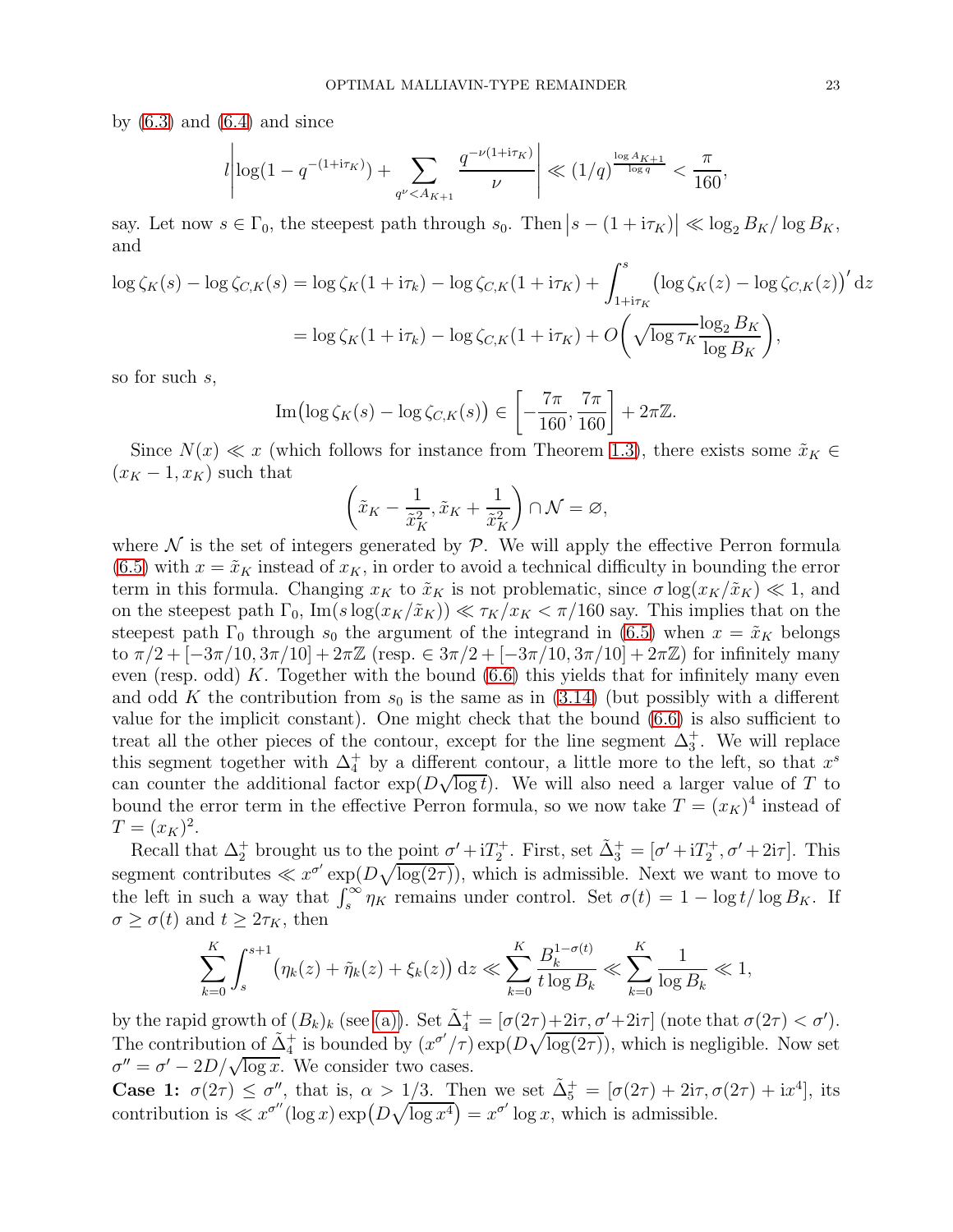**Case 2:**  $\sigma(2\tau) > \sigma''$ , that is,  $\alpha \leq 1/3$ . Let  $T_3^+$  be the solution of  $\sigma(T_3^+) = \sigma''$ , and set  $\tilde{\Delta}_{5}^{+} = \{ \sigma(t) + \mathrm{i}t : 2\tau \leq t \leq T_{3}^{+} \} \cup [\sigma'' + \mathrm{i}T_{3}^{+}, \sigma'' + \mathrm{i}x^{4}]$ . This contributes

$$
\ll x \int_{2\tau}^{T_3^+} \exp\biggl(-\frac{\log x}{\log B} \log t + D\sqrt{\log t}\biggr) \frac{\mathrm{d}t}{t} + x^{\sigma''} (\log x) \exp\bigl(D\sqrt{\log x^4}\bigr).
$$

The first integral is bounded by

$$
x \int_{2\tau}^{T_3^+} \exp\left(-\frac{\log x}{2\log B} \log t\right) \frac{dt}{t} \ll x \exp\left(-\frac{\log x}{2\log B} \log(2\tau)\right) \ll x \exp\left(-\frac{c\log x}{2(\log B)^{1-\alpha}}\right),
$$

which is again admissible.

Finally, we set  $\tilde{\Delta}_6^+$  =  $[\sigma(2\tau) + i x^4, 3/2 + i x^4]$  or  $[\sigma'' + i x^4, 3/2 + i x^4]$ , this contributes  $x^{3/2-4} \exp(D\sqrt{\log x^4})$ , which is negligible.

<span id="page-23-0"></span>Next, we need to estimate the error term in the effective Perron formula

(6.7) 
$$
x^{3/2} \int_{1}^{\infty} \frac{1}{u^{3/2} (1 + x^4 |\log(x/u)|)} dN_K(u), \quad x = \tilde{x}_K.
$$

We have that

$$
dN_K = \exp^* (d\Pi_K) = \exp^* \left( \sum_{p_j^{\nu} < A_{K+1}} \frac{1}{\nu} \delta_{p_j^{\nu}} + l \sum_{q^{\nu} < A_{K+1}} \frac{1}{\nu} \delta_{q^{\nu}} \right)
$$
  
+ 
$$
\exp^* \left( \sum_{p_j^{\nu} < A_{K+1}} \frac{1}{\nu} \delta_{p_j^{\nu}} + l \sum_{q^{\nu} < A_{K+1}} \frac{1}{\nu} \delta_{q^{\nu}} \right) * \left( \chi_{[A_{K+1}, \infty)} \, dLi + \frac{1}{2} \left( \chi_{[A_{K+1}, \infty)} \, dLi \right)^{*2} + \dots \right) =: dm_1 + dm_2.
$$

Since  $dm_1 \leq dN$ , the contribution of  $dm_1$  to [\(6.7\)](#page-23-0) is bounded by

$$
x^{3/2} \sum_{n \in \mathcal{N}} \frac{1}{n^{3/2} \left(1 + x^4 |\log(x/n)|\right)} \ll x^{3/2 - 4} + \sum_{\substack{n \in \mathcal{N} \\ x/2 \le n \le 2x}} \frac{x}{x^4 |n - x|},
$$

where we used  $\left|\log(x/n)\right| \gg |n-x|/x$  when  $x/2 \leq n \leq 2x$ . By the choice of  $x = \tilde{x}_K$ ,  $|n-x| \geq 1/x^2$ , so the last sum is bounded by  $(1/x)N_K(2x)$ , which is bounded. The second measure dm<sub>2</sub> has support in  $[A_{K+1}, \infty)$ . Since we may assume that  $A_{K+1} > 2x_K$  by [\(a\)](#page-4-1) and since  $dm_2 \leq dN_K$ , the contribution of  $dm_2$  to [\(6.7\)](#page-23-0) is bounded by

$$
\frac{1}{x^4} \int_{A_{K+1}}^{\infty} \frac{dN_K(u)}{u^{3/2}} \ll \frac{1}{x^4}.
$$

(The integral is bounded by  $\zeta_K(3/2)$ , which is bounded independent of K.)

To complete the proof, it remains to bound  $\rho - \rho_K$ , where  $\rho$  and  $\rho_K$  are the asymptotic densities of N and  $N_K$ , respectively. We have

$$
\log \rho - \log \rho_K = \int_{1}^{\infty} \frac{1}{u} \left( \sum_{p_j^{\nu} \ge A_{K+1}} \frac{1}{\nu} \delta_{p_j^{\nu}}(u) + l \sum_{q^{\nu} \ge A_{K+1}} \frac{1}{\nu} \delta_{q^{\nu}}(u) - \chi_{[A_{K+1}, \infty)} \, d\text{Li}(u) \right)
$$
  

$$
\ll \int_{A_{K+1}}^{\infty} \frac{1}{u^2} |\Pi(u) - \Pi(A_{K+1}^-) - \text{Li}(u) + \text{Li}(A_{K+1})| \, du
$$
  

$$
\ll \int_{A_{K+1}}^{\infty} \frac{\exp(-c(\log u)^{\alpha})}{u} \, du \ll \exp(-(c/2)(\log A_{K+1})^{\alpha}) \le \frac{1}{x_K},
$$